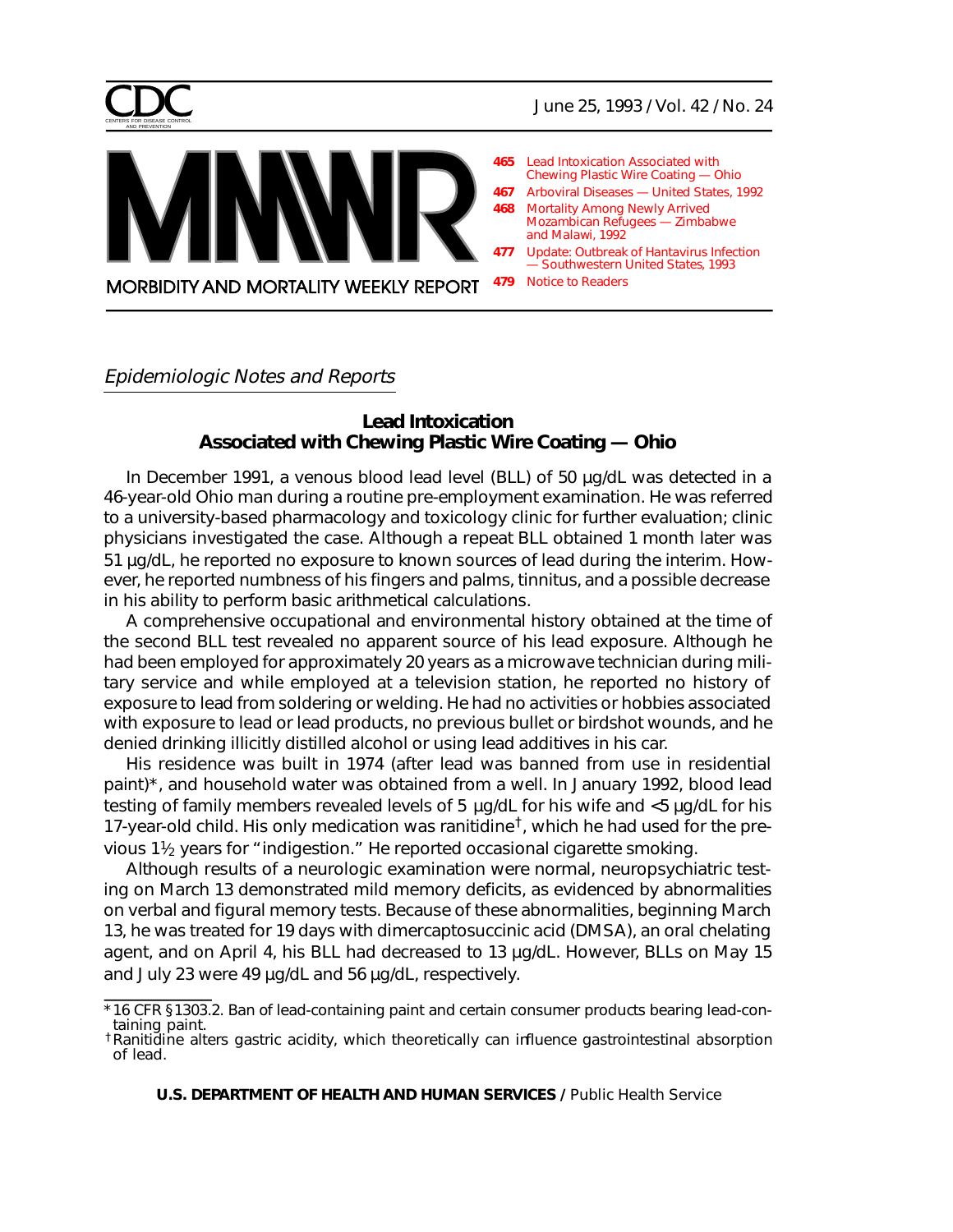### Lead Intoxication — Continued

During a July 1992 follow-up clinic visit, he mentioned that for approximately 20 years he had habitually chewed on the plastic insulation that he stripped off the ends of electrical wires. Samples of the copper wire with white, blue, and yellow plastic insulation were obtained and analyzed for lead content. The clear plastic outer coating (present on all colors of wire) and the copper wire contained no lead; however, the colored coatings contained 10,000–39,000  $\mu$ g of lead per gram of coating. <sup>§</sup> On receipt of these results, he was instructed immediately to discontinue chewing the wire coating.

In January 1993, when his BLL was 24 µg/dL, he reported subjective improvement in his symptoms; follow-up neuropsychiatric testing is pending.

Reported by: M Kelley, MD, P Walson, MD, D Thorton, PhD, Ohio State Univ and Children's Hospital, TJ Halpin, MD, State Epidemiologist, Ohio Dept of Health. Div of Surveillance, Hazard Evaluations, and Field Studies, National Institute for Occupational Safety and Health, CDC.

**Editorial Note:** This report likely represents the first documented case of lead poisoning following ingestion of lead as a consequence of chewing on plastic wire coatings. Plastic coatings previously have been associated with lead exposure in the burning of lead-containing plastics during repair of a storage tank (1 ), the production of plastics  $(2,3)$ , and the manufacture and use of stabilizers and pigments in the plastics industry (4 ). Although lead exposure also can occur among workers who burn the plastic coating off copper wire to recycle the copper, lead intoxication by this route has not been reported (5 ).

Lead compounds may be employed in the production of colored plastics (in which lead chromates are used as pigment) and in the manufacture of polyvinyl chloride (PVC) plastics (in which 2%–5% lead salts [including lead oxides, phthalate, sulfate, or carbonate, depending on the desired quality of the final product] are used as stabilizers). Although environmental regulation has reduced considerably the amount of lead used in the United States in the manufacture of PVC plastics, manufacturers of electrical wire and cable continue to produce PVC stabilized and/or pigmented with lead compounds (6 ).

More than 573,400 U.S. workers are employed in occupations involving electrical work. Among these workers, potential for excessive exposure to lead may result from inhalation of fumes generated during lead soldering (7 ). Because the plastic coating from wires is usually removed by mechanical stripping, ingestion of lead from these plastic coatings is probably uncommon. Nonetheless, the findings in this report remind occupational and other health-care providers of the need to be aware of this potential source of lead exposure. In addition, workers should be warned of the potential hazard of chewing plastic coatings or other plastic products that may contain lead.

### References

- 1. Skillern CP. Experience with burned lead-in-plastic material. Am Ind Hyg Assoc J 1969;30:648–9.
- 2. CDC. Lead chromate exposures and elevated blood lead levels in workers in the plastics pigmenting industry—Texas, 1990. MMWR 1992;41:304–6.
- 3. Ong CH, Ong HY, Khoo NY. Lead exposure in PVC stabilizer production. Appl Ind Hyg 1989;4:39– 44.

<sup>§</sup>Samples were analyzed using graphite furnace atomic absorption spectroscopy, following dissolution of the plastic coating in tetrahydrofuran.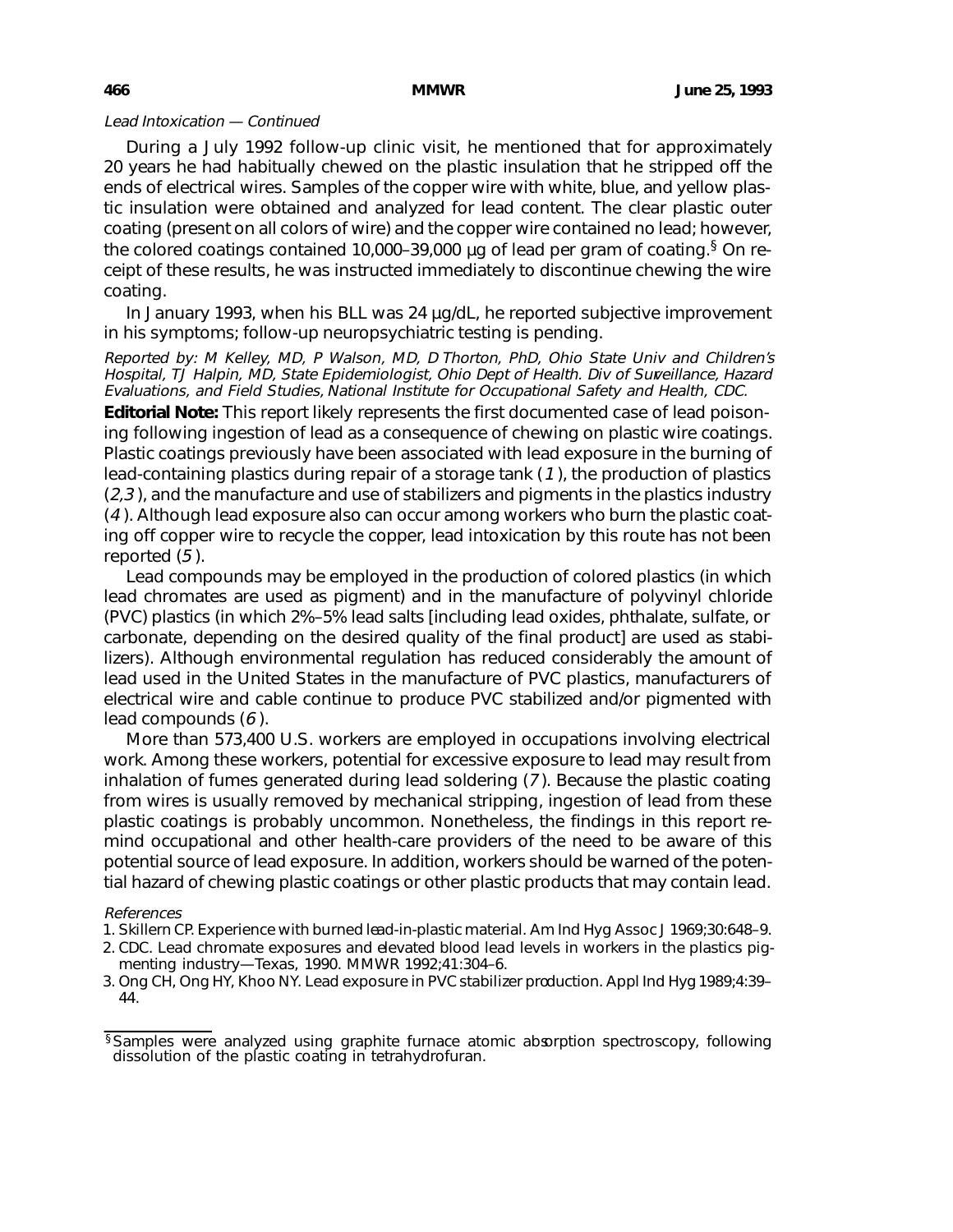### <span id="page-2-0"></span>Lead Intoxication — Continued

- 4. CDC. Surveillance of elevated blood lead levels among adults—United States, 1992. MMWR 1992;41:285–8.
- 5. Liss GM, Halperin WE, Landrigan PJ. Occupational asthma in a home pieceworker. J Occup Med 1986;41:359–62.
- 6. The Vinyl Institute. Characterization of lead in plastics products in municipal solid waste, 1970 to 2000. Prairie Village, Kansas: Franklin Associates, Ltd, 1990.
- 7. NIOSH. Health hazard evaluation report no. HETA 90-075-2298. Cincinnati: US Department of Health and Human Services, Public Health Service, CDC, 1993.

## Current Trends

### **Arboviral Diseases — United States, 1992**

During 1992, health departments from 23 states reported to CDC 45 cases of arboviral encephalitis in humans and 97 in horses. An additional four states reported detection of arboviral activity in bird and mosquito populations. Unlike 1990 and 1991, when three St. Louis encephalitis (SLE) epidemics and an eastern equine encephalitis (EEE) epizootic occurred, during 1992, no focal outbreaks of arboviral disease were reported. This report summarizes information regarding arboviral encephalitis in the United States during 1992.

**SLE.** During 1992, 14 sporadic SLE cases occurred in Texas (12 cases) and California (two) (1 )—a substantial decrease from 1990 and 1991 (247 and 78, respectively), when SLE cases were at their highest level since 1976.

**LaCrosse encephalitis (LAC).** During 1992, 29 cases of LAC encephalitis were reported from Illinois (seven cases), Ohio (six), West Virginia (six), Wisconsin (four), Minnesota (three), and North Carolina (three). This is the lowest number of LAC cases reported since surveillance began in 1964.

**EEE and Western equine encephalitis (WEE).** During 1992, Florida and Massachusetts each reported one case of EEE. Because of isolation of EEE virus from Aedes albopictus during 1991 in Florida, human case surveillance was intensified at five regional medical centers. From May through September 1992, 357 cerebrospinal fluid samples were collected from persons with symptoms suggestive of meningitis or encephalitis. None had EEE-specific immunoglobin M antibody. In 1992, 88 cases of EEE in horses were reported from Florida (54 cases), Georgia (nine), Virginia (nine), Mississippi (four), South Carolina (four), North Carolina (three), Texas (two), Arkansas (one), Kentucky (one), and Michigan (one). Although no cases of WEE were reported in humans, nine cases of WEE in horses were reported during 1992: Idaho (two cases), Missouri (two), Oklahoma (two), Colorado (one), South Dakota (one), and Utah (one).

**Enzootic arbovirus activity.** In 1992, 28 states conducted arboviral surveillance using virus isolation or antigen detection in captured mosquitoes or viral-specific antibody assays in sentinel or wild birds. Enzootic arboviral activity was reported from 16 states: EEE (Delaware, Florida, Georgia, Massachusetts, Michigan, New Jersey, North Carolina, Ohio, and South Carolina), SLE (Arizona, California, Illinois, Michigan, and Texas), WEE (Arizona, California, Colorado, Nevada, and Utah), and LAC (Illinois).

Reported by: WG Hlady, MD, Florida Dept of Health and Rehabilitative Svcs. Participating state epidemiologists, veterinarians, and vector-control coordinators. Arbovirus Diseases Br, Div of Vector-Borne Infectious Diseases, National Center for Infectious Diseases, CDC.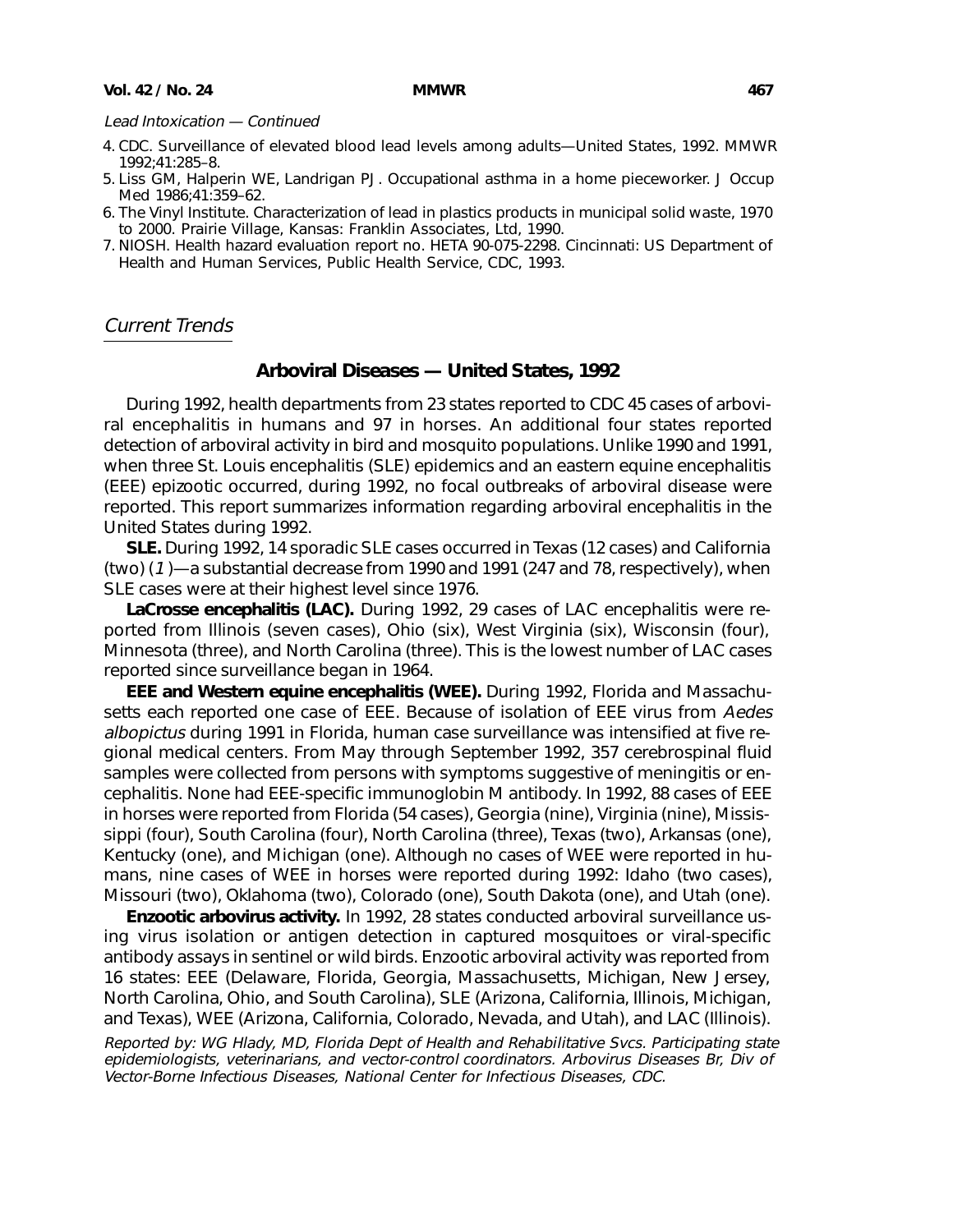## <span id="page-3-0"></span>Arboviral Diseases — Continued

**Editorial Note:** An increased number of EEE cases had been anticipated in 1992 for two reasons: 1) in 1991, EEE virus had been isolated from Aedes albopictus (2 ), a more anthropophilic mosquito vector; and 2) in 1991, an EEE epizootic occurred in the Southeast (1). Although arboviral infections are often underreported, the results of intensified surveillance in Florida suggest that human EEE infection did not increase in 1992.

The last nationwide arboviral epidemic (1975 and 1976) resulted in 2194 cases of SLE in 35 states and was preceded by a modest increase in human SLE cases in 1974. Because early recognition of arboviral activity allows for early institution of preventive measures, surveillance of virus activity in mosquito, avian, equine, and human populations has been emphasized.

During 1990 and 1991, moderate increases in arboviral encephalitis cases were noted with outbreaks in Arkansas, Florida, and Texas (3,4 ). Despite changes in the arboviral surveillance system to encourage a greater number of states to report regularly, only 45 cases of human arboviral encephalitis were reported—the lowest number of cases reported since the early 1960s. Most arboviral encephalitis cases were reported from midwestern states. Serosurveys indicate that arboviral infections have a wide geographic distribution in the United States, and that cases are often underreported.

Because early identification of cases is important in reducing the risk for arboviral disease through vector-control practices and changes in human activity patterns, health-care providers should consider arboviruses in the differential diagnosis of viral meningoencephalitis, obtain appropriate specimens for serologic testing, and promptly report cases to state health departments.

### References

- 1. CDC. Eastern equine encephalitis—Florida, eastern United States, 1991. MMWR 1991;40:533–5.
- 2. Mitchell CJ, Niebylski ML, Smith GC, et al. Isolation of eastern equine encephalitis virus from Aedes albopictus in Florida. Science 1992; 257:526–7.
- 3. CDC. Update: St. Louis encephalitis—Florida and Texas, 1990. MMWR 1990;39:756–9.
- 4. CDC. St. Louis encephalitis outbreak—Arkansas, 1991. MMWR 1991;40:605–7.

# International Notes

# **Mortality Among Newly Arrived Mozambican Refugees — Zimbabwe and Malawi, 1992**

An estimated 1.3 million persons have fled Mozambique since 1986 because of civil war in that country. More than 1 million refugees have sought asylum in Malawi and approximately 230,000 in Zimbabwe (Figure 1); of the combined total, an estimated 130,000 (10%) fled during January–September 1992. The rate of exodus accelerated during 1992 because of a severe drought that affected most of southern Africa. During August–September 1992, the Bureau for Refugee Programs of the U.S. Department of State and CDC, in collaboration with the Office of the United Nations High Commissioner for Refugees, assessed the impact of the drought on the health status of refugees in the region through observations of refugee conditions and examinations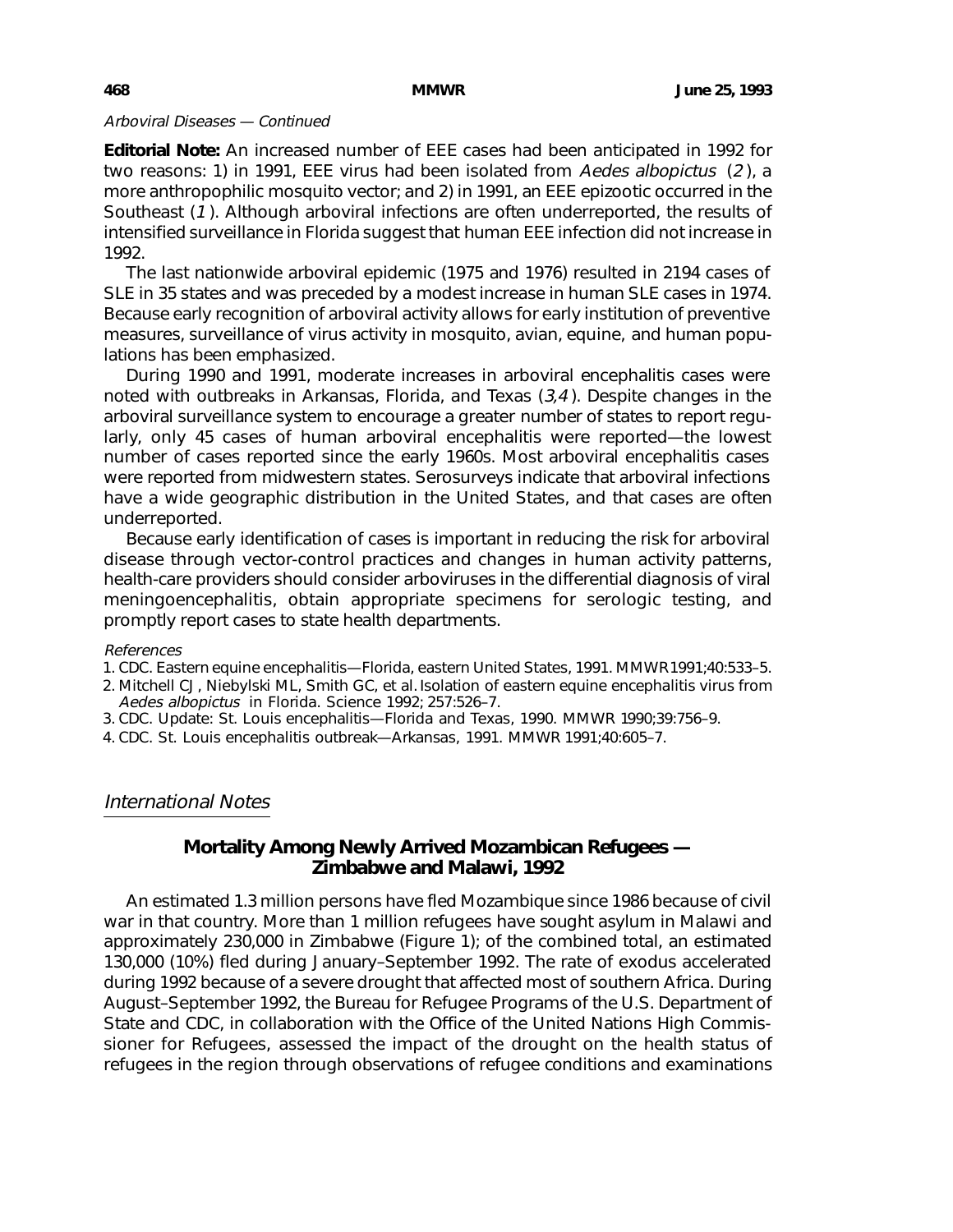of data in refugee camps in Zimbabwe and Malawi. This report summarizes the findings of the assessment.

In Zimbabwe, most newly arriving refugees were placed in Chambuta camp (in south Zimbabwe); the population in this camp increased from 6700 in January to its capacity of 25,000 in August. In Malawi, refugees were placed in Lisungwe Camp, which opened in November 1991; the population of this camp reached 65,000 by the end of August 1992. From July through September, the number of new arrivals each month in Lisungwe ranged from 6000 to 20,000. Because of limited space in Lisungwe in September, approximately 16,000 Mozambican refugees were detained at border posts and temporary reception centers in other camps in Malawi with inadequate shelter, sanitation, and water.

## **Crude Mortality**

In Chambuta, detailed records on deaths were compiled by health center staff. During August 1–20, 1992, the crude mortality rate (CMR) was 3.5 deaths per 10,000 population per day. Although age-specific data were not available, most deaths were reported anecdotally to have occurred in children aged <5 years. During the first 4 weeks after refugees arrived in camp, daily death rates increased from 7.3 per 10,000 population to 8.2, after which rates were inversely related to duration of stay. However, the CMR for refugees who had resided in the camp for more than 6 months was three times the CMR (0.5 per 10,000 per day) reported by the United Nations Children's Fund (UNICEF) for nondisplaced persons in Mozambique (1 ).

(Continued on page 475)



## **FIGURE 1. Location of camps that received refugees — Malawi and Zimbabwe, 1992**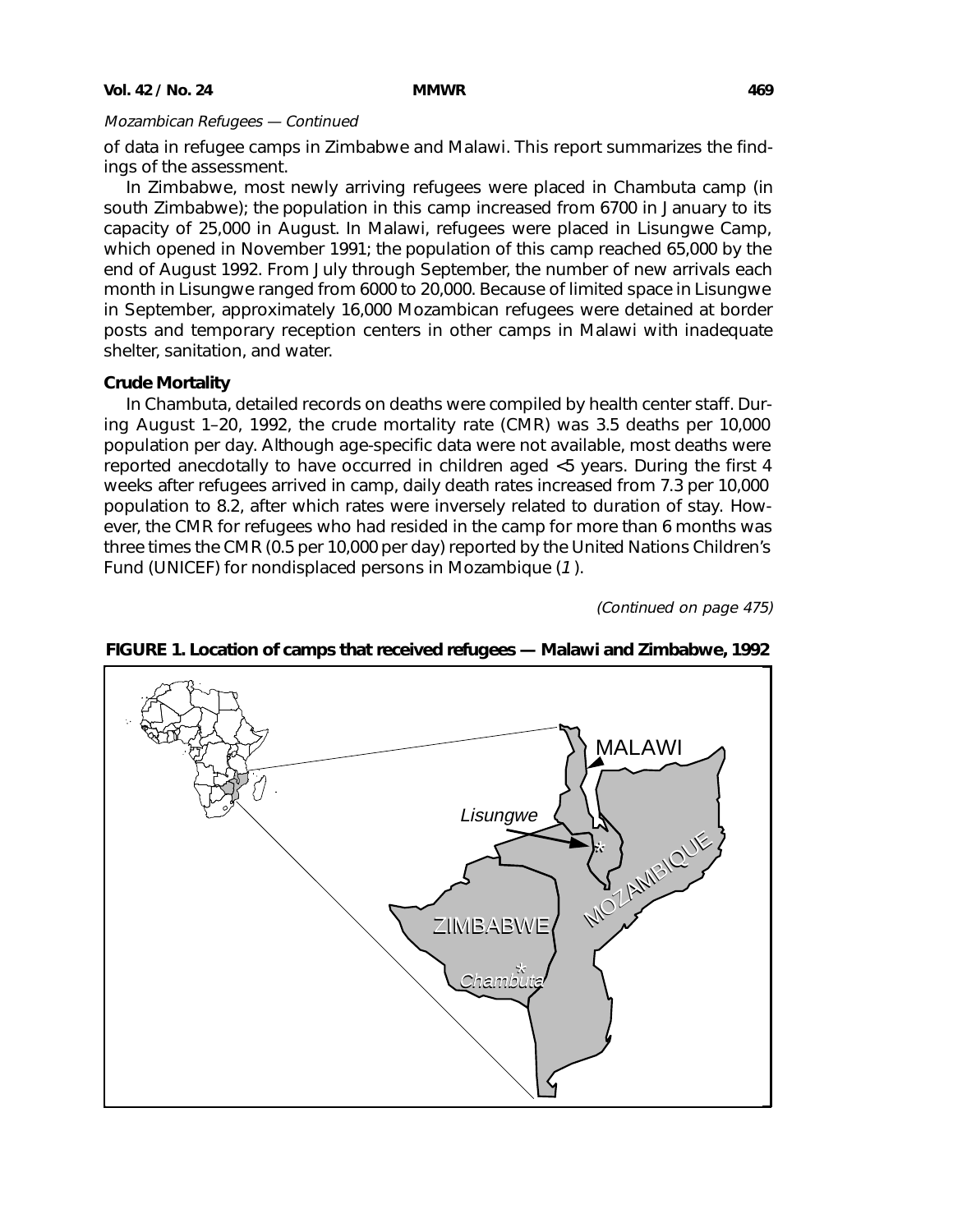### **FIGURE I. Notifiable disease reports, comparison of 4-week totals ending June 19, 1993, with historical data — United States**



\*The large apparent decrease in reported cases of measles (total) reflects dramatic fluctuations in the historical baseline.

<sup>†</sup> Ratio of current 4-week total to mean of 15 4-week totals (from previous, comparable, and subsequent 4-week periods for the past 5 years). The point where the hatched area begins is based on the mean and two standard deviations of these 4-week totals.

|                                                        | Cum. 1993 |                                       | Cum. 1993 |
|--------------------------------------------------------|-----------|---------------------------------------|-----------|
| AIDS*<br>Anthrax                                       | 51.608    | Measles:<br>imported<br>indigenous    | 17<br>110 |
| Botulism: Foodborne                                    | 6         | Plaque                                |           |
| Infant                                                 | 12        | Poliomyelitis, Paralytic <sup>§</sup> |           |
| Other                                                  |           | Psittacosis                           | 26        |
| <b>Brucellosis</b>                                     | 36        | Rabies, human                         |           |
| Cholera                                                | 14        | Syphilis, primary & secondary         | 12,187    |
| Congenital rubella syndrome                            | 5         | Syphilis, congenital, age < 1 year    |           |
| Diphtheria                                             |           | Tetanus                               | 15        |
| Encephalitis, post-infectious                          | 80        | Toxic shock syndrome                  | 113       |
| Gonorrhea                                              | 171.571   | <b>Trichinosis</b>                    | 8         |
| Haemophilus influenzae (invasive disease) <sup>†</sup> | 602       | <b>Tuberculosis</b>                   | 9,201     |
| Hansen Disease                                         | 88        | Tularemia                             | 42        |
| Leptospirosis                                          | 15        | <b>Typhoid fever</b>                  | 153       |
| Lyme Disease                                           | 1,952     | Typhus fever, tickborne (RMSF)        | 64        |

## **TABLE I. Summary — cases of specified notifiable diseases, United States, cumulative, week ending June 19, 1993 (24th Week)**

\*Updated monthly; last update June 5, 1993.<br><sup>†</sup>Of 550 cases of known age, 187 (34%) were reported among children less than 5 years of age.<br><sup>§</sup>No cases of suspected poliomyelitis have been reported in 1993; 4 cases of suspe of the 9 suspected cases with onset in 1991 were confirmed; the confirmed cases were vaccine associated.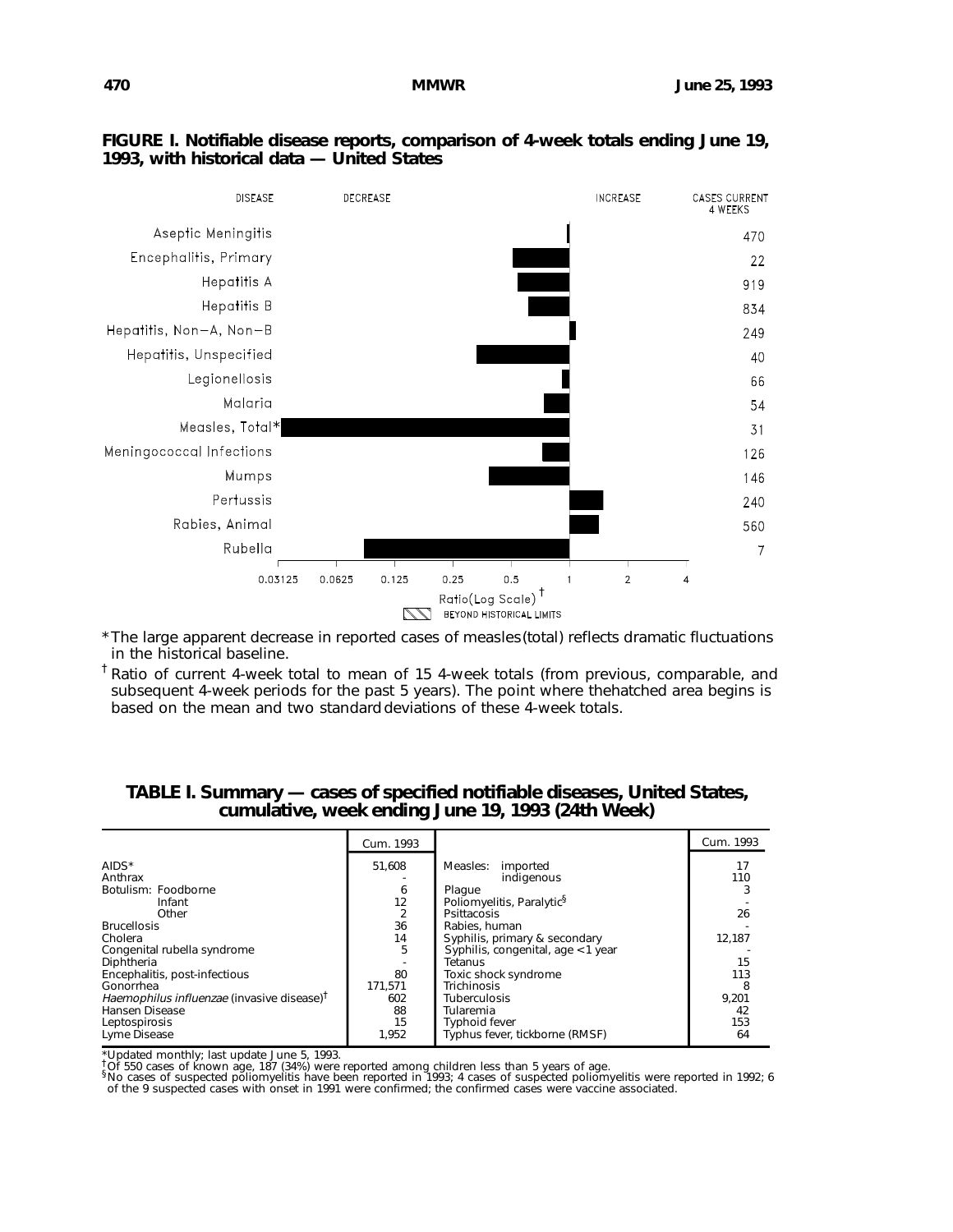| Menin-<br>AIDS*<br>Gonorrhea<br>Post-in-<br>Unspeci-<br>В<br>NA,NB<br>А<br>Primary<br>losis<br>Disease<br>gitis<br><b>Reporting Area</b><br>fectious<br>fied<br>Cum.<br>Cum.<br>Cum.<br>Cum.<br>Cum.<br>Cum.<br>Cum<br>Cum.<br>Cum.<br>Cum.<br>Cum.<br>Cum.<br>1993<br>1993<br>1993<br>1993<br>1993<br>1992<br>1993<br>1993<br>1993<br>1993<br>1993<br>1993<br>51,608<br>3,101<br>232<br>80<br>171,571<br>222,224<br>9,574<br>5,355<br>2,115<br>280<br>505<br>1,952<br>5<br>204<br>18<br>66<br>5<br>3,188<br>4,643<br>245<br>231<br>7<br>255<br>2,166<br>9<br>1<br>39<br>39<br>9<br>2<br>59<br>8<br>4<br>Maine<br>8<br>190<br>63<br>2<br>30<br>58<br>51<br>1<br>2<br>20<br>N.H.<br>14<br>$\overline{7}$<br>1<br>14<br>13<br>3<br>2<br>14<br>3<br>1<br>125<br>8<br>9<br>34<br>3<br>3<br>1,309<br>46<br>Mass.<br>1,188<br>1,694<br>137<br>6<br>49<br>3<br>R.I.<br>104<br>8<br>163<br>356<br>14<br>4<br>51<br>738<br>1,633<br>29<br>135<br>2,483<br>34<br>11,379<br>9<br>306<br>18,882<br>23,361<br>574<br>688<br>153<br>107<br>1,395<br>4<br>6<br>1,938<br>119<br>1<br>3.841<br>4,871<br>170<br>189<br>90<br>1<br>32<br>1,036<br>Upstate N.Y.<br>3<br>6,197<br>104<br>4,260<br>7,914<br>121<br>3<br>N.Y. City<br>1<br>177<br>$\mathbf{1}$<br>3<br>3,273<br>3,212<br>152<br>184<br>43<br>15<br>129<br>2,072<br>7<br>83<br>3<br>7,508<br>194<br>19<br>3<br>57<br>227<br>Pa.<br>1,172<br>7,364<br>75<br>E.N. CENTRAL<br>41,597<br>530<br>4,160<br>72<br>15<br>32,802<br>928<br>349<br>7<br>130<br>411<br>16<br>25<br>3<br>12,898<br>29<br>662<br>131<br>8,850<br>150<br>111<br>72<br>12<br>49<br>$\overline{4}$<br>3,453<br>392<br>83<br>5<br>1<br>502<br>7<br>3,905<br>21<br>$\mathbf{1}$<br>11,300<br>12,989<br>112<br>20<br>2<br>III.<br>1,442<br>86<br>16<br>269<br>4<br>1<br>25<br>1,083<br>135<br>5<br>9,896<br>219<br>275<br>2<br>24<br>6,829<br>111<br>4<br>3<br>5<br>8<br>471<br>10<br>2,370<br>1,909<br>6<br>20<br>7,978<br>93<br>2,163<br>184<br>10<br>12,156<br>1,221<br>324<br>5<br>31<br>35<br>45<br>320<br>31<br>431<br>5<br>1,369<br>205<br>3<br>Minn.<br>4<br>1<br>4<br>5<br>42<br>1<br>602<br>12<br>5<br>130<br>803<br>16<br>4<br>1<br>1,270<br>4,964<br>792<br>243<br>9<br>7<br>41<br>6,624<br>68<br>2<br>5<br>23<br>N. Dak.<br>41<br>42<br>1<br>1<br>7<br>2<br>20<br>123<br>82<br>10<br>$\overline{2}$<br>9<br>170<br>109<br>$\overline{7}$<br>12<br>100<br>743<br>1<br>9<br>42<br>1,776<br>31<br>3<br>17<br>212<br>2,494<br>47<br>Kans.<br>S. ATLANTIC<br>954<br>10,888<br>741<br>43<br>32<br>48,139<br>71,078<br>590<br>254<br>35<br>87<br>180<br>208<br>3<br>612<br>808<br>67<br>59<br>83<br>6<br>5<br>6<br>1,216<br>10<br>7,487<br>6,729<br>130<br>5<br>22<br>29<br>Md.<br>68<br>84<br>4<br>$\overline{2}$<br>D.C.<br>548<br>19<br>2,567<br>3,483<br>3<br>14<br>12<br>$\overline{\phantom{a}}$<br>$\blacksquare$<br>731<br>14<br>5,457<br>71<br>20<br>2<br>18<br>76<br>3<br>8,445<br>63<br>11<br>38<br>265<br>423<br>3<br>18<br>$\mathbf{1}$<br>2<br>W. Va.<br>6<br>7<br>15<br>N.C.<br>453<br>58<br>8<br>11,260<br>11,313<br>30<br>148<br>30<br>12<br>26<br>673<br>5<br>4,710<br>5,238<br>7<br>18<br>1<br>10<br>1<br>$\blacksquare$<br>$\overline{\phantom{a}}$<br>43<br>4,660<br>22,472<br>47<br>33<br>20<br>Ga.<br>1,562<br>1<br>12<br>460<br>29<br>455<br>105<br>19<br>10<br>19<br>5,459<br>11,121<br>12,167<br>348<br>9<br>538<br>420<br>21<br>1,396<br>153<br>19,970<br>21,742<br>116<br>1<br>6<br>4<br>2<br>63<br>2,099<br>2,242<br>45<br>8<br>161<br>4<br>64<br>5<br>4<br>2<br>21<br>6,992<br>19<br>Tenn.<br>528<br>4<br>6,096<br>438<br>407<br>10<br>2<br>463<br>41<br>1<br>7,124<br>7,278<br>23<br>52<br>3<br>1<br>1<br>3<br>5<br>2<br>244<br>28<br>4,651<br>5,230<br>10<br>265<br>W.S. CENTRAL<br>5,311<br>19<br>20,469<br>20,657<br>811<br>693<br>96<br>76<br>14<br>10<br>227<br>14<br>3,893<br>3,878<br>28<br>2<br>Ark.<br>26<br>1<br>727<br>23<br>3,175<br>89<br>35<br>1<br>2<br>5.161<br>36<br>÷,<br>423<br>109<br>22<br>5<br>1,719<br>2.226<br>49<br>8<br>-1<br>4<br>6<br>3,934<br>227<br>9,696<br>700<br>37<br>Tex.<br>15<br>11,378<br>467<br>69<br>4<br>4<br>2,599<br>MOUNTAIN<br>178<br>11<br>3<br>4,921<br>5,634<br>1,945<br>264<br>146<br>48<br>48<br>3<br>22<br>49<br>53<br>5<br>15<br>4<br>43<br>93<br>22<br>1<br>Idaho<br>6<br>80<br>59<br>1<br>3<br>5<br>2<br>28<br>41<br>24<br>10<br>13<br>45<br>Wyo.<br>$\overline{a}$<br>3<br>1,501<br>28<br>868<br>38<br>2,138<br>469<br>30<br>21<br>4<br>$\overline{a}$<br>3<br>$\overline{2}$<br>3<br>37<br>2<br>N. Mex.<br>212<br>444<br>419<br>163<br>111<br>49<br>$\overline{7}$<br>9<br>881<br>63<br>1,839<br>1,874<br>40<br>9<br>Ariz.<br>4<br>676<br>Ĭ.<br>$\overline{7}$<br>154<br>10<br>185<br>6<br>106<br>445<br>20<br>18<br>1<br>1<br>Nev.<br>25<br>840<br>367<br>965<br>36<br>24<br>4<br>14<br><b>PACIFIC</b><br>797<br>15<br>15,222<br>97<br>49<br>11,546<br>54<br>21,356<br>1,133<br>400<br>52<br>3,144<br>1,791<br>1,950<br>764<br>339<br>96<br>89<br>7<br>1<br>7<br>904<br>52<br>20<br>502<br>712<br>8<br>752<br>15<br>37<br>10,149<br>51<br>12,071<br>18,116<br>297<br>88<br>50<br>Calif.<br>2,313<br>1,002<br>2<br>12<br>212<br>339<br>394<br>4<br>6<br>4<br>239<br>$\overline{2}$<br>2<br>5<br>119<br>244<br>9<br>1<br>41<br>1<br>46<br>$\overline{\mathbf{c}}$<br>38<br>2<br>2<br>1<br>36<br>P.R.<br>1,561<br>27<br>209<br>35<br>2<br>72<br>172<br>21<br>33<br>55<br>53<br>2<br>$\overline{a}$<br>$\overline{a}$<br>$\overline{\phantom{a}}$<br>$\overline{a}$<br>Amer. Samoa<br>12<br>20<br>10<br>$\sim$<br>$\blacksquare$<br>$\blacksquare$<br>2<br>1<br>41<br>29<br>$\overline{\phantom{a}}$ |                    | Aseptic | <b>Encephalitis</b> |  |  |  |  | Hepatitis (Viral), by type |           |      |  |
|-----------------------------------------------------------------------------------------------------------------------------------------------------------------------------------------------------------------------------------------------------------------------------------------------------------------------------------------------------------------------------------------------------------------------------------------------------------------------------------------------------------------------------------------------------------------------------------------------------------------------------------------------------------------------------------------------------------------------------------------------------------------------------------------------------------------------------------------------------------------------------------------------------------------------------------------------------------------------------------------------------------------------------------------------------------------------------------------------------------------------------------------------------------------------------------------------------------------------------------------------------------------------------------------------------------------------------------------------------------------------------------------------------------------------------------------------------------------------------------------------------------------------------------------------------------------------------------------------------------------------------------------------------------------------------------------------------------------------------------------------------------------------------------------------------------------------------------------------------------------------------------------------------------------------------------------------------------------------------------------------------------------------------------------------------------------------------------------------------------------------------------------------------------------------------------------------------------------------------------------------------------------------------------------------------------------------------------------------------------------------------------------------------------------------------------------------------------------------------------------------------------------------------------------------------------------------------------------------------------------------------------------------------------------------------------------------------------------------------------------------------------------------------------------------------------------------------------------------------------------------------------------------------------------------------------------------------------------------------------------------------------------------------------------------------------------------------------------------------------------------------------------------------------------------------------------------------------------------------------------------------------------------------------------------------------------------------------------------------------------------------------------------------------------------------------------------------------------------------------------------------------------------------------------------------------------------------------------------------------------------------------------------------------------------------------------------------------------------------------------------------------------------------------------------------------------------------------------------------------------------------------------------------------------------------------------------------------------------------------------------------------------------------------------------------------------------------------------------------------------------------------------------------------------------------------------------------------------------------------------------------------------------------------------------------------------------------------------------------------------------------------------------------------------------------------------------------------------------------------------------------------------------------------------------------------------------------------------------------------------------------------------------------------------------------------------------------------------------------------------------------------------------------------------------------------------------------------------------------------------------------------------------------------------------------------------------------------------------------------------------------------------------------------------------------------------------------------------------------------------------------------------------------------------------------------------------------------------------------------------------------------------------------------------------------------------------------------------------------------------------------------------------------------------------------------------------------------------------------------------------------------------------------------------------------------------------------------------------------|--------------------|---------|---------------------|--|--|--|--|----------------------------|-----------|------|--|
|                                                                                                                                                                                                                                                                                                                                                                                                                                                                                                                                                                                                                                                                                                                                                                                                                                                                                                                                                                                                                                                                                                                                                                                                                                                                                                                                                                                                                                                                                                                                                                                                                                                                                                                                                                                                                                                                                                                                                                                                                                                                                                                                                                                                                                                                                                                                                                                                                                                                                                                                                                                                                                                                                                                                                                                                                                                                                                                                                                                                                                                                                                                                                                                                                                                                                                                                                                                                                                                                                                                                                                                                                                                                                                                                                                                                                                                                                                                                                                                                                                                                                                                                                                                                                                                                                                                                                                                                                                                                                                                                                                                                                                                                                                                                                                                                                                                                                                                                                                                                                                                                                                                                                                                                                                                                                                                                                                                                                                                                                                                                                                                                     |                    |         |                     |  |  |  |  |                            | Legionel- | Lyme |  |
|                                                                                                                                                                                                                                                                                                                                                                                                                                                                                                                                                                                                                                                                                                                                                                                                                                                                                                                                                                                                                                                                                                                                                                                                                                                                                                                                                                                                                                                                                                                                                                                                                                                                                                                                                                                                                                                                                                                                                                                                                                                                                                                                                                                                                                                                                                                                                                                                                                                                                                                                                                                                                                                                                                                                                                                                                                                                                                                                                                                                                                                                                                                                                                                                                                                                                                                                                                                                                                                                                                                                                                                                                                                                                                                                                                                                                                                                                                                                                                                                                                                                                                                                                                                                                                                                                                                                                                                                                                                                                                                                                                                                                                                                                                                                                                                                                                                                                                                                                                                                                                                                                                                                                                                                                                                                                                                                                                                                                                                                                                                                                                                                     |                    |         |                     |  |  |  |  |                            |           |      |  |
|                                                                                                                                                                                                                                                                                                                                                                                                                                                                                                                                                                                                                                                                                                                                                                                                                                                                                                                                                                                                                                                                                                                                                                                                                                                                                                                                                                                                                                                                                                                                                                                                                                                                                                                                                                                                                                                                                                                                                                                                                                                                                                                                                                                                                                                                                                                                                                                                                                                                                                                                                                                                                                                                                                                                                                                                                                                                                                                                                                                                                                                                                                                                                                                                                                                                                                                                                                                                                                                                                                                                                                                                                                                                                                                                                                                                                                                                                                                                                                                                                                                                                                                                                                                                                                                                                                                                                                                                                                                                                                                                                                                                                                                                                                                                                                                                                                                                                                                                                                                                                                                                                                                                                                                                                                                                                                                                                                                                                                                                                                                                                                                                     | UNITED STATES      |         |                     |  |  |  |  |                            |           |      |  |
|                                                                                                                                                                                                                                                                                                                                                                                                                                                                                                                                                                                                                                                                                                                                                                                                                                                                                                                                                                                                                                                                                                                                                                                                                                                                                                                                                                                                                                                                                                                                                                                                                                                                                                                                                                                                                                                                                                                                                                                                                                                                                                                                                                                                                                                                                                                                                                                                                                                                                                                                                                                                                                                                                                                                                                                                                                                                                                                                                                                                                                                                                                                                                                                                                                                                                                                                                                                                                                                                                                                                                                                                                                                                                                                                                                                                                                                                                                                                                                                                                                                                                                                                                                                                                                                                                                                                                                                                                                                                                                                                                                                                                                                                                                                                                                                                                                                                                                                                                                                                                                                                                                                                                                                                                                                                                                                                                                                                                                                                                                                                                                                                     | <b>NEW ENGLAND</b> |         |                     |  |  |  |  |                            |           |      |  |
|                                                                                                                                                                                                                                                                                                                                                                                                                                                                                                                                                                                                                                                                                                                                                                                                                                                                                                                                                                                                                                                                                                                                                                                                                                                                                                                                                                                                                                                                                                                                                                                                                                                                                                                                                                                                                                                                                                                                                                                                                                                                                                                                                                                                                                                                                                                                                                                                                                                                                                                                                                                                                                                                                                                                                                                                                                                                                                                                                                                                                                                                                                                                                                                                                                                                                                                                                                                                                                                                                                                                                                                                                                                                                                                                                                                                                                                                                                                                                                                                                                                                                                                                                                                                                                                                                                                                                                                                                                                                                                                                                                                                                                                                                                                                                                                                                                                                                                                                                                                                                                                                                                                                                                                                                                                                                                                                                                                                                                                                                                                                                                                                     |                    |         |                     |  |  |  |  |                            |           |      |  |
|                                                                                                                                                                                                                                                                                                                                                                                                                                                                                                                                                                                                                                                                                                                                                                                                                                                                                                                                                                                                                                                                                                                                                                                                                                                                                                                                                                                                                                                                                                                                                                                                                                                                                                                                                                                                                                                                                                                                                                                                                                                                                                                                                                                                                                                                                                                                                                                                                                                                                                                                                                                                                                                                                                                                                                                                                                                                                                                                                                                                                                                                                                                                                                                                                                                                                                                                                                                                                                                                                                                                                                                                                                                                                                                                                                                                                                                                                                                                                                                                                                                                                                                                                                                                                                                                                                                                                                                                                                                                                                                                                                                                                                                                                                                                                                                                                                                                                                                                                                                                                                                                                                                                                                                                                                                                                                                                                                                                                                                                                                                                                                                                     | Vt.                |         |                     |  |  |  |  |                            |           |      |  |
|                                                                                                                                                                                                                                                                                                                                                                                                                                                                                                                                                                                                                                                                                                                                                                                                                                                                                                                                                                                                                                                                                                                                                                                                                                                                                                                                                                                                                                                                                                                                                                                                                                                                                                                                                                                                                                                                                                                                                                                                                                                                                                                                                                                                                                                                                                                                                                                                                                                                                                                                                                                                                                                                                                                                                                                                                                                                                                                                                                                                                                                                                                                                                                                                                                                                                                                                                                                                                                                                                                                                                                                                                                                                                                                                                                                                                                                                                                                                                                                                                                                                                                                                                                                                                                                                                                                                                                                                                                                                                                                                                                                                                                                                                                                                                                                                                                                                                                                                                                                                                                                                                                                                                                                                                                                                                                                                                                                                                                                                                                                                                                                                     |                    |         |                     |  |  |  |  |                            |           |      |  |
|                                                                                                                                                                                                                                                                                                                                                                                                                                                                                                                                                                                                                                                                                                                                                                                                                                                                                                                                                                                                                                                                                                                                                                                                                                                                                                                                                                                                                                                                                                                                                                                                                                                                                                                                                                                                                                                                                                                                                                                                                                                                                                                                                                                                                                                                                                                                                                                                                                                                                                                                                                                                                                                                                                                                                                                                                                                                                                                                                                                                                                                                                                                                                                                                                                                                                                                                                                                                                                                                                                                                                                                                                                                                                                                                                                                                                                                                                                                                                                                                                                                                                                                                                                                                                                                                                                                                                                                                                                                                                                                                                                                                                                                                                                                                                                                                                                                                                                                                                                                                                                                                                                                                                                                                                                                                                                                                                                                                                                                                                                                                                                                                     | Conn.              |         |                     |  |  |  |  |                            |           |      |  |
|                                                                                                                                                                                                                                                                                                                                                                                                                                                                                                                                                                                                                                                                                                                                                                                                                                                                                                                                                                                                                                                                                                                                                                                                                                                                                                                                                                                                                                                                                                                                                                                                                                                                                                                                                                                                                                                                                                                                                                                                                                                                                                                                                                                                                                                                                                                                                                                                                                                                                                                                                                                                                                                                                                                                                                                                                                                                                                                                                                                                                                                                                                                                                                                                                                                                                                                                                                                                                                                                                                                                                                                                                                                                                                                                                                                                                                                                                                                                                                                                                                                                                                                                                                                                                                                                                                                                                                                                                                                                                                                                                                                                                                                                                                                                                                                                                                                                                                                                                                                                                                                                                                                                                                                                                                                                                                                                                                                                                                                                                                                                                                                                     | MID. ATLANTIC      |         |                     |  |  |  |  |                            |           |      |  |
|                                                                                                                                                                                                                                                                                                                                                                                                                                                                                                                                                                                                                                                                                                                                                                                                                                                                                                                                                                                                                                                                                                                                                                                                                                                                                                                                                                                                                                                                                                                                                                                                                                                                                                                                                                                                                                                                                                                                                                                                                                                                                                                                                                                                                                                                                                                                                                                                                                                                                                                                                                                                                                                                                                                                                                                                                                                                                                                                                                                                                                                                                                                                                                                                                                                                                                                                                                                                                                                                                                                                                                                                                                                                                                                                                                                                                                                                                                                                                                                                                                                                                                                                                                                                                                                                                                                                                                                                                                                                                                                                                                                                                                                                                                                                                                                                                                                                                                                                                                                                                                                                                                                                                                                                                                                                                                                                                                                                                                                                                                                                                                                                     |                    |         |                     |  |  |  |  |                            |           |      |  |
|                                                                                                                                                                                                                                                                                                                                                                                                                                                                                                                                                                                                                                                                                                                                                                                                                                                                                                                                                                                                                                                                                                                                                                                                                                                                                                                                                                                                                                                                                                                                                                                                                                                                                                                                                                                                                                                                                                                                                                                                                                                                                                                                                                                                                                                                                                                                                                                                                                                                                                                                                                                                                                                                                                                                                                                                                                                                                                                                                                                                                                                                                                                                                                                                                                                                                                                                                                                                                                                                                                                                                                                                                                                                                                                                                                                                                                                                                                                                                                                                                                                                                                                                                                                                                                                                                                                                                                                                                                                                                                                                                                                                                                                                                                                                                                                                                                                                                                                                                                                                                                                                                                                                                                                                                                                                                                                                                                                                                                                                                                                                                                                                     | N.J.               |         |                     |  |  |  |  |                            |           |      |  |
|                                                                                                                                                                                                                                                                                                                                                                                                                                                                                                                                                                                                                                                                                                                                                                                                                                                                                                                                                                                                                                                                                                                                                                                                                                                                                                                                                                                                                                                                                                                                                                                                                                                                                                                                                                                                                                                                                                                                                                                                                                                                                                                                                                                                                                                                                                                                                                                                                                                                                                                                                                                                                                                                                                                                                                                                                                                                                                                                                                                                                                                                                                                                                                                                                                                                                                                                                                                                                                                                                                                                                                                                                                                                                                                                                                                                                                                                                                                                                                                                                                                                                                                                                                                                                                                                                                                                                                                                                                                                                                                                                                                                                                                                                                                                                                                                                                                                                                                                                                                                                                                                                                                                                                                                                                                                                                                                                                                                                                                                                                                                                                                                     |                    |         |                     |  |  |  |  |                            |           |      |  |
|                                                                                                                                                                                                                                                                                                                                                                                                                                                                                                                                                                                                                                                                                                                                                                                                                                                                                                                                                                                                                                                                                                                                                                                                                                                                                                                                                                                                                                                                                                                                                                                                                                                                                                                                                                                                                                                                                                                                                                                                                                                                                                                                                                                                                                                                                                                                                                                                                                                                                                                                                                                                                                                                                                                                                                                                                                                                                                                                                                                                                                                                                                                                                                                                                                                                                                                                                                                                                                                                                                                                                                                                                                                                                                                                                                                                                                                                                                                                                                                                                                                                                                                                                                                                                                                                                                                                                                                                                                                                                                                                                                                                                                                                                                                                                                                                                                                                                                                                                                                                                                                                                                                                                                                                                                                                                                                                                                                                                                                                                                                                                                                                     | Ohio               |         |                     |  |  |  |  |                            |           |      |  |
|                                                                                                                                                                                                                                                                                                                                                                                                                                                                                                                                                                                                                                                                                                                                                                                                                                                                                                                                                                                                                                                                                                                                                                                                                                                                                                                                                                                                                                                                                                                                                                                                                                                                                                                                                                                                                                                                                                                                                                                                                                                                                                                                                                                                                                                                                                                                                                                                                                                                                                                                                                                                                                                                                                                                                                                                                                                                                                                                                                                                                                                                                                                                                                                                                                                                                                                                                                                                                                                                                                                                                                                                                                                                                                                                                                                                                                                                                                                                                                                                                                                                                                                                                                                                                                                                                                                                                                                                                                                                                                                                                                                                                                                                                                                                                                                                                                                                                                                                                                                                                                                                                                                                                                                                                                                                                                                                                                                                                                                                                                                                                                                                     | Ind.               |         |                     |  |  |  |  |                            |           |      |  |
|                                                                                                                                                                                                                                                                                                                                                                                                                                                                                                                                                                                                                                                                                                                                                                                                                                                                                                                                                                                                                                                                                                                                                                                                                                                                                                                                                                                                                                                                                                                                                                                                                                                                                                                                                                                                                                                                                                                                                                                                                                                                                                                                                                                                                                                                                                                                                                                                                                                                                                                                                                                                                                                                                                                                                                                                                                                                                                                                                                                                                                                                                                                                                                                                                                                                                                                                                                                                                                                                                                                                                                                                                                                                                                                                                                                                                                                                                                                                                                                                                                                                                                                                                                                                                                                                                                                                                                                                                                                                                                                                                                                                                                                                                                                                                                                                                                                                                                                                                                                                                                                                                                                                                                                                                                                                                                                                                                                                                                                                                                                                                                                                     | Mich.              |         |                     |  |  |  |  |                            |           |      |  |
|                                                                                                                                                                                                                                                                                                                                                                                                                                                                                                                                                                                                                                                                                                                                                                                                                                                                                                                                                                                                                                                                                                                                                                                                                                                                                                                                                                                                                                                                                                                                                                                                                                                                                                                                                                                                                                                                                                                                                                                                                                                                                                                                                                                                                                                                                                                                                                                                                                                                                                                                                                                                                                                                                                                                                                                                                                                                                                                                                                                                                                                                                                                                                                                                                                                                                                                                                                                                                                                                                                                                                                                                                                                                                                                                                                                                                                                                                                                                                                                                                                                                                                                                                                                                                                                                                                                                                                                                                                                                                                                                                                                                                                                                                                                                                                                                                                                                                                                                                                                                                                                                                                                                                                                                                                                                                                                                                                                                                                                                                                                                                                                                     | Wis.               |         |                     |  |  |  |  |                            |           |      |  |
|                                                                                                                                                                                                                                                                                                                                                                                                                                                                                                                                                                                                                                                                                                                                                                                                                                                                                                                                                                                                                                                                                                                                                                                                                                                                                                                                                                                                                                                                                                                                                                                                                                                                                                                                                                                                                                                                                                                                                                                                                                                                                                                                                                                                                                                                                                                                                                                                                                                                                                                                                                                                                                                                                                                                                                                                                                                                                                                                                                                                                                                                                                                                                                                                                                                                                                                                                                                                                                                                                                                                                                                                                                                                                                                                                                                                                                                                                                                                                                                                                                                                                                                                                                                                                                                                                                                                                                                                                                                                                                                                                                                                                                                                                                                                                                                                                                                                                                                                                                                                                                                                                                                                                                                                                                                                                                                                                                                                                                                                                                                                                                                                     | w.n. central       |         |                     |  |  |  |  |                            |           |      |  |
|                                                                                                                                                                                                                                                                                                                                                                                                                                                                                                                                                                                                                                                                                                                                                                                                                                                                                                                                                                                                                                                                                                                                                                                                                                                                                                                                                                                                                                                                                                                                                                                                                                                                                                                                                                                                                                                                                                                                                                                                                                                                                                                                                                                                                                                                                                                                                                                                                                                                                                                                                                                                                                                                                                                                                                                                                                                                                                                                                                                                                                                                                                                                                                                                                                                                                                                                                                                                                                                                                                                                                                                                                                                                                                                                                                                                                                                                                                                                                                                                                                                                                                                                                                                                                                                                                                                                                                                                                                                                                                                                                                                                                                                                                                                                                                                                                                                                                                                                                                                                                                                                                                                                                                                                                                                                                                                                                                                                                                                                                                                                                                                                     | Iowa               |         |                     |  |  |  |  |                            |           |      |  |
|                                                                                                                                                                                                                                                                                                                                                                                                                                                                                                                                                                                                                                                                                                                                                                                                                                                                                                                                                                                                                                                                                                                                                                                                                                                                                                                                                                                                                                                                                                                                                                                                                                                                                                                                                                                                                                                                                                                                                                                                                                                                                                                                                                                                                                                                                                                                                                                                                                                                                                                                                                                                                                                                                                                                                                                                                                                                                                                                                                                                                                                                                                                                                                                                                                                                                                                                                                                                                                                                                                                                                                                                                                                                                                                                                                                                                                                                                                                                                                                                                                                                                                                                                                                                                                                                                                                                                                                                                                                                                                                                                                                                                                                                                                                                                                                                                                                                                                                                                                                                                                                                                                                                                                                                                                                                                                                                                                                                                                                                                                                                                                                                     | Mo.                |         |                     |  |  |  |  |                            |           |      |  |
|                                                                                                                                                                                                                                                                                                                                                                                                                                                                                                                                                                                                                                                                                                                                                                                                                                                                                                                                                                                                                                                                                                                                                                                                                                                                                                                                                                                                                                                                                                                                                                                                                                                                                                                                                                                                                                                                                                                                                                                                                                                                                                                                                                                                                                                                                                                                                                                                                                                                                                                                                                                                                                                                                                                                                                                                                                                                                                                                                                                                                                                                                                                                                                                                                                                                                                                                                                                                                                                                                                                                                                                                                                                                                                                                                                                                                                                                                                                                                                                                                                                                                                                                                                                                                                                                                                                                                                                                                                                                                                                                                                                                                                                                                                                                                                                                                                                                                                                                                                                                                                                                                                                                                                                                                                                                                                                                                                                                                                                                                                                                                                                                     | S. Dak.            |         |                     |  |  |  |  |                            |           |      |  |
|                                                                                                                                                                                                                                                                                                                                                                                                                                                                                                                                                                                                                                                                                                                                                                                                                                                                                                                                                                                                                                                                                                                                                                                                                                                                                                                                                                                                                                                                                                                                                                                                                                                                                                                                                                                                                                                                                                                                                                                                                                                                                                                                                                                                                                                                                                                                                                                                                                                                                                                                                                                                                                                                                                                                                                                                                                                                                                                                                                                                                                                                                                                                                                                                                                                                                                                                                                                                                                                                                                                                                                                                                                                                                                                                                                                                                                                                                                                                                                                                                                                                                                                                                                                                                                                                                                                                                                                                                                                                                                                                                                                                                                                                                                                                                                                                                                                                                                                                                                                                                                                                                                                                                                                                                                                                                                                                                                                                                                                                                                                                                                                                     | Nebr.              |         |                     |  |  |  |  |                            |           |      |  |
|                                                                                                                                                                                                                                                                                                                                                                                                                                                                                                                                                                                                                                                                                                                                                                                                                                                                                                                                                                                                                                                                                                                                                                                                                                                                                                                                                                                                                                                                                                                                                                                                                                                                                                                                                                                                                                                                                                                                                                                                                                                                                                                                                                                                                                                                                                                                                                                                                                                                                                                                                                                                                                                                                                                                                                                                                                                                                                                                                                                                                                                                                                                                                                                                                                                                                                                                                                                                                                                                                                                                                                                                                                                                                                                                                                                                                                                                                                                                                                                                                                                                                                                                                                                                                                                                                                                                                                                                                                                                                                                                                                                                                                                                                                                                                                                                                                                                                                                                                                                                                                                                                                                                                                                                                                                                                                                                                                                                                                                                                                                                                                                                     |                    |         |                     |  |  |  |  |                            |           |      |  |
|                                                                                                                                                                                                                                                                                                                                                                                                                                                                                                                                                                                                                                                                                                                                                                                                                                                                                                                                                                                                                                                                                                                                                                                                                                                                                                                                                                                                                                                                                                                                                                                                                                                                                                                                                                                                                                                                                                                                                                                                                                                                                                                                                                                                                                                                                                                                                                                                                                                                                                                                                                                                                                                                                                                                                                                                                                                                                                                                                                                                                                                                                                                                                                                                                                                                                                                                                                                                                                                                                                                                                                                                                                                                                                                                                                                                                                                                                                                                                                                                                                                                                                                                                                                                                                                                                                                                                                                                                                                                                                                                                                                                                                                                                                                                                                                                                                                                                                                                                                                                                                                                                                                                                                                                                                                                                                                                                                                                                                                                                                                                                                                                     | Del.               |         |                     |  |  |  |  |                            |           |      |  |
|                                                                                                                                                                                                                                                                                                                                                                                                                                                                                                                                                                                                                                                                                                                                                                                                                                                                                                                                                                                                                                                                                                                                                                                                                                                                                                                                                                                                                                                                                                                                                                                                                                                                                                                                                                                                                                                                                                                                                                                                                                                                                                                                                                                                                                                                                                                                                                                                                                                                                                                                                                                                                                                                                                                                                                                                                                                                                                                                                                                                                                                                                                                                                                                                                                                                                                                                                                                                                                                                                                                                                                                                                                                                                                                                                                                                                                                                                                                                                                                                                                                                                                                                                                                                                                                                                                                                                                                                                                                                                                                                                                                                                                                                                                                                                                                                                                                                                                                                                                                                                                                                                                                                                                                                                                                                                                                                                                                                                                                                                                                                                                                                     |                    |         |                     |  |  |  |  |                            |           |      |  |
|                                                                                                                                                                                                                                                                                                                                                                                                                                                                                                                                                                                                                                                                                                                                                                                                                                                                                                                                                                                                                                                                                                                                                                                                                                                                                                                                                                                                                                                                                                                                                                                                                                                                                                                                                                                                                                                                                                                                                                                                                                                                                                                                                                                                                                                                                                                                                                                                                                                                                                                                                                                                                                                                                                                                                                                                                                                                                                                                                                                                                                                                                                                                                                                                                                                                                                                                                                                                                                                                                                                                                                                                                                                                                                                                                                                                                                                                                                                                                                                                                                                                                                                                                                                                                                                                                                                                                                                                                                                                                                                                                                                                                                                                                                                                                                                                                                                                                                                                                                                                                                                                                                                                                                                                                                                                                                                                                                                                                                                                                                                                                                                                     | Va.                |         |                     |  |  |  |  |                            |           |      |  |
|                                                                                                                                                                                                                                                                                                                                                                                                                                                                                                                                                                                                                                                                                                                                                                                                                                                                                                                                                                                                                                                                                                                                                                                                                                                                                                                                                                                                                                                                                                                                                                                                                                                                                                                                                                                                                                                                                                                                                                                                                                                                                                                                                                                                                                                                                                                                                                                                                                                                                                                                                                                                                                                                                                                                                                                                                                                                                                                                                                                                                                                                                                                                                                                                                                                                                                                                                                                                                                                                                                                                                                                                                                                                                                                                                                                                                                                                                                                                                                                                                                                                                                                                                                                                                                                                                                                                                                                                                                                                                                                                                                                                                                                                                                                                                                                                                                                                                                                                                                                                                                                                                                                                                                                                                                                                                                                                                                                                                                                                                                                                                                                                     |                    |         |                     |  |  |  |  |                            |           |      |  |
|                                                                                                                                                                                                                                                                                                                                                                                                                                                                                                                                                                                                                                                                                                                                                                                                                                                                                                                                                                                                                                                                                                                                                                                                                                                                                                                                                                                                                                                                                                                                                                                                                                                                                                                                                                                                                                                                                                                                                                                                                                                                                                                                                                                                                                                                                                                                                                                                                                                                                                                                                                                                                                                                                                                                                                                                                                                                                                                                                                                                                                                                                                                                                                                                                                                                                                                                                                                                                                                                                                                                                                                                                                                                                                                                                                                                                                                                                                                                                                                                                                                                                                                                                                                                                                                                                                                                                                                                                                                                                                                                                                                                                                                                                                                                                                                                                                                                                                                                                                                                                                                                                                                                                                                                                                                                                                                                                                                                                                                                                                                                                                                                     | S.C.               |         |                     |  |  |  |  |                            |           |      |  |
|                                                                                                                                                                                                                                                                                                                                                                                                                                                                                                                                                                                                                                                                                                                                                                                                                                                                                                                                                                                                                                                                                                                                                                                                                                                                                                                                                                                                                                                                                                                                                                                                                                                                                                                                                                                                                                                                                                                                                                                                                                                                                                                                                                                                                                                                                                                                                                                                                                                                                                                                                                                                                                                                                                                                                                                                                                                                                                                                                                                                                                                                                                                                                                                                                                                                                                                                                                                                                                                                                                                                                                                                                                                                                                                                                                                                                                                                                                                                                                                                                                                                                                                                                                                                                                                                                                                                                                                                                                                                                                                                                                                                                                                                                                                                                                                                                                                                                                                                                                                                                                                                                                                                                                                                                                                                                                                                                                                                                                                                                                                                                                                                     | Fla.               |         |                     |  |  |  |  |                            |           |      |  |
|                                                                                                                                                                                                                                                                                                                                                                                                                                                                                                                                                                                                                                                                                                                                                                                                                                                                                                                                                                                                                                                                                                                                                                                                                                                                                                                                                                                                                                                                                                                                                                                                                                                                                                                                                                                                                                                                                                                                                                                                                                                                                                                                                                                                                                                                                                                                                                                                                                                                                                                                                                                                                                                                                                                                                                                                                                                                                                                                                                                                                                                                                                                                                                                                                                                                                                                                                                                                                                                                                                                                                                                                                                                                                                                                                                                                                                                                                                                                                                                                                                                                                                                                                                                                                                                                                                                                                                                                                                                                                                                                                                                                                                                                                                                                                                                                                                                                                                                                                                                                                                                                                                                                                                                                                                                                                                                                                                                                                                                                                                                                                                                                     | e.s. central       |         |                     |  |  |  |  |                            |           |      |  |
|                                                                                                                                                                                                                                                                                                                                                                                                                                                                                                                                                                                                                                                                                                                                                                                                                                                                                                                                                                                                                                                                                                                                                                                                                                                                                                                                                                                                                                                                                                                                                                                                                                                                                                                                                                                                                                                                                                                                                                                                                                                                                                                                                                                                                                                                                                                                                                                                                                                                                                                                                                                                                                                                                                                                                                                                                                                                                                                                                                                                                                                                                                                                                                                                                                                                                                                                                                                                                                                                                                                                                                                                                                                                                                                                                                                                                                                                                                                                                                                                                                                                                                                                                                                                                                                                                                                                                                                                                                                                                                                                                                                                                                                                                                                                                                                                                                                                                                                                                                                                                                                                                                                                                                                                                                                                                                                                                                                                                                                                                                                                                                                                     | Ky.                |         |                     |  |  |  |  |                            |           |      |  |
|                                                                                                                                                                                                                                                                                                                                                                                                                                                                                                                                                                                                                                                                                                                                                                                                                                                                                                                                                                                                                                                                                                                                                                                                                                                                                                                                                                                                                                                                                                                                                                                                                                                                                                                                                                                                                                                                                                                                                                                                                                                                                                                                                                                                                                                                                                                                                                                                                                                                                                                                                                                                                                                                                                                                                                                                                                                                                                                                                                                                                                                                                                                                                                                                                                                                                                                                                                                                                                                                                                                                                                                                                                                                                                                                                                                                                                                                                                                                                                                                                                                                                                                                                                                                                                                                                                                                                                                                                                                                                                                                                                                                                                                                                                                                                                                                                                                                                                                                                                                                                                                                                                                                                                                                                                                                                                                                                                                                                                                                                                                                                                                                     | Ala.               |         |                     |  |  |  |  |                            |           |      |  |
|                                                                                                                                                                                                                                                                                                                                                                                                                                                                                                                                                                                                                                                                                                                                                                                                                                                                                                                                                                                                                                                                                                                                                                                                                                                                                                                                                                                                                                                                                                                                                                                                                                                                                                                                                                                                                                                                                                                                                                                                                                                                                                                                                                                                                                                                                                                                                                                                                                                                                                                                                                                                                                                                                                                                                                                                                                                                                                                                                                                                                                                                                                                                                                                                                                                                                                                                                                                                                                                                                                                                                                                                                                                                                                                                                                                                                                                                                                                                                                                                                                                                                                                                                                                                                                                                                                                                                                                                                                                                                                                                                                                                                                                                                                                                                                                                                                                                                                                                                                                                                                                                                                                                                                                                                                                                                                                                                                                                                                                                                                                                                                                                     | Miss.              |         |                     |  |  |  |  |                            |           |      |  |
|                                                                                                                                                                                                                                                                                                                                                                                                                                                                                                                                                                                                                                                                                                                                                                                                                                                                                                                                                                                                                                                                                                                                                                                                                                                                                                                                                                                                                                                                                                                                                                                                                                                                                                                                                                                                                                                                                                                                                                                                                                                                                                                                                                                                                                                                                                                                                                                                                                                                                                                                                                                                                                                                                                                                                                                                                                                                                                                                                                                                                                                                                                                                                                                                                                                                                                                                                                                                                                                                                                                                                                                                                                                                                                                                                                                                                                                                                                                                                                                                                                                                                                                                                                                                                                                                                                                                                                                                                                                                                                                                                                                                                                                                                                                                                                                                                                                                                                                                                                                                                                                                                                                                                                                                                                                                                                                                                                                                                                                                                                                                                                                                     |                    |         |                     |  |  |  |  |                            |           |      |  |
|                                                                                                                                                                                                                                                                                                                                                                                                                                                                                                                                                                                                                                                                                                                                                                                                                                                                                                                                                                                                                                                                                                                                                                                                                                                                                                                                                                                                                                                                                                                                                                                                                                                                                                                                                                                                                                                                                                                                                                                                                                                                                                                                                                                                                                                                                                                                                                                                                                                                                                                                                                                                                                                                                                                                                                                                                                                                                                                                                                                                                                                                                                                                                                                                                                                                                                                                                                                                                                                                                                                                                                                                                                                                                                                                                                                                                                                                                                                                                                                                                                                                                                                                                                                                                                                                                                                                                                                                                                                                                                                                                                                                                                                                                                                                                                                                                                                                                                                                                                                                                                                                                                                                                                                                                                                                                                                                                                                                                                                                                                                                                                                                     | La.                |         |                     |  |  |  |  |                            |           |      |  |
|                                                                                                                                                                                                                                                                                                                                                                                                                                                                                                                                                                                                                                                                                                                                                                                                                                                                                                                                                                                                                                                                                                                                                                                                                                                                                                                                                                                                                                                                                                                                                                                                                                                                                                                                                                                                                                                                                                                                                                                                                                                                                                                                                                                                                                                                                                                                                                                                                                                                                                                                                                                                                                                                                                                                                                                                                                                                                                                                                                                                                                                                                                                                                                                                                                                                                                                                                                                                                                                                                                                                                                                                                                                                                                                                                                                                                                                                                                                                                                                                                                                                                                                                                                                                                                                                                                                                                                                                                                                                                                                                                                                                                                                                                                                                                                                                                                                                                                                                                                                                                                                                                                                                                                                                                                                                                                                                                                                                                                                                                                                                                                                                     | Okla.              |         |                     |  |  |  |  |                            |           |      |  |
|                                                                                                                                                                                                                                                                                                                                                                                                                                                                                                                                                                                                                                                                                                                                                                                                                                                                                                                                                                                                                                                                                                                                                                                                                                                                                                                                                                                                                                                                                                                                                                                                                                                                                                                                                                                                                                                                                                                                                                                                                                                                                                                                                                                                                                                                                                                                                                                                                                                                                                                                                                                                                                                                                                                                                                                                                                                                                                                                                                                                                                                                                                                                                                                                                                                                                                                                                                                                                                                                                                                                                                                                                                                                                                                                                                                                                                                                                                                                                                                                                                                                                                                                                                                                                                                                                                                                                                                                                                                                                                                                                                                                                                                                                                                                                                                                                                                                                                                                                                                                                                                                                                                                                                                                                                                                                                                                                                                                                                                                                                                                                                                                     |                    |         |                     |  |  |  |  |                            |           |      |  |
|                                                                                                                                                                                                                                                                                                                                                                                                                                                                                                                                                                                                                                                                                                                                                                                                                                                                                                                                                                                                                                                                                                                                                                                                                                                                                                                                                                                                                                                                                                                                                                                                                                                                                                                                                                                                                                                                                                                                                                                                                                                                                                                                                                                                                                                                                                                                                                                                                                                                                                                                                                                                                                                                                                                                                                                                                                                                                                                                                                                                                                                                                                                                                                                                                                                                                                                                                                                                                                                                                                                                                                                                                                                                                                                                                                                                                                                                                                                                                                                                                                                                                                                                                                                                                                                                                                                                                                                                                                                                                                                                                                                                                                                                                                                                                                                                                                                                                                                                                                                                                                                                                                                                                                                                                                                                                                                                                                                                                                                                                                                                                                                                     | Mont.              |         |                     |  |  |  |  |                            |           |      |  |
|                                                                                                                                                                                                                                                                                                                                                                                                                                                                                                                                                                                                                                                                                                                                                                                                                                                                                                                                                                                                                                                                                                                                                                                                                                                                                                                                                                                                                                                                                                                                                                                                                                                                                                                                                                                                                                                                                                                                                                                                                                                                                                                                                                                                                                                                                                                                                                                                                                                                                                                                                                                                                                                                                                                                                                                                                                                                                                                                                                                                                                                                                                                                                                                                                                                                                                                                                                                                                                                                                                                                                                                                                                                                                                                                                                                                                                                                                                                                                                                                                                                                                                                                                                                                                                                                                                                                                                                                                                                                                                                                                                                                                                                                                                                                                                                                                                                                                                                                                                                                                                                                                                                                                                                                                                                                                                                                                                                                                                                                                                                                                                                                     |                    |         |                     |  |  |  |  |                            |           |      |  |
|                                                                                                                                                                                                                                                                                                                                                                                                                                                                                                                                                                                                                                                                                                                                                                                                                                                                                                                                                                                                                                                                                                                                                                                                                                                                                                                                                                                                                                                                                                                                                                                                                                                                                                                                                                                                                                                                                                                                                                                                                                                                                                                                                                                                                                                                                                                                                                                                                                                                                                                                                                                                                                                                                                                                                                                                                                                                                                                                                                                                                                                                                                                                                                                                                                                                                                                                                                                                                                                                                                                                                                                                                                                                                                                                                                                                                                                                                                                                                                                                                                                                                                                                                                                                                                                                                                                                                                                                                                                                                                                                                                                                                                                                                                                                                                                                                                                                                                                                                                                                                                                                                                                                                                                                                                                                                                                                                                                                                                                                                                                                                                                                     | Colo.              |         |                     |  |  |  |  |                            |           |      |  |
|                                                                                                                                                                                                                                                                                                                                                                                                                                                                                                                                                                                                                                                                                                                                                                                                                                                                                                                                                                                                                                                                                                                                                                                                                                                                                                                                                                                                                                                                                                                                                                                                                                                                                                                                                                                                                                                                                                                                                                                                                                                                                                                                                                                                                                                                                                                                                                                                                                                                                                                                                                                                                                                                                                                                                                                                                                                                                                                                                                                                                                                                                                                                                                                                                                                                                                                                                                                                                                                                                                                                                                                                                                                                                                                                                                                                                                                                                                                                                                                                                                                                                                                                                                                                                                                                                                                                                                                                                                                                                                                                                                                                                                                                                                                                                                                                                                                                                                                                                                                                                                                                                                                                                                                                                                                                                                                                                                                                                                                                                                                                                                                                     |                    |         |                     |  |  |  |  |                            |           |      |  |
|                                                                                                                                                                                                                                                                                                                                                                                                                                                                                                                                                                                                                                                                                                                                                                                                                                                                                                                                                                                                                                                                                                                                                                                                                                                                                                                                                                                                                                                                                                                                                                                                                                                                                                                                                                                                                                                                                                                                                                                                                                                                                                                                                                                                                                                                                                                                                                                                                                                                                                                                                                                                                                                                                                                                                                                                                                                                                                                                                                                                                                                                                                                                                                                                                                                                                                                                                                                                                                                                                                                                                                                                                                                                                                                                                                                                                                                                                                                                                                                                                                                                                                                                                                                                                                                                                                                                                                                                                                                                                                                                                                                                                                                                                                                                                                                                                                                                                                                                                                                                                                                                                                                                                                                                                                                                                                                                                                                                                                                                                                                                                                                                     | Utah               |         |                     |  |  |  |  |                            |           |      |  |
|                                                                                                                                                                                                                                                                                                                                                                                                                                                                                                                                                                                                                                                                                                                                                                                                                                                                                                                                                                                                                                                                                                                                                                                                                                                                                                                                                                                                                                                                                                                                                                                                                                                                                                                                                                                                                                                                                                                                                                                                                                                                                                                                                                                                                                                                                                                                                                                                                                                                                                                                                                                                                                                                                                                                                                                                                                                                                                                                                                                                                                                                                                                                                                                                                                                                                                                                                                                                                                                                                                                                                                                                                                                                                                                                                                                                                                                                                                                                                                                                                                                                                                                                                                                                                                                                                                                                                                                                                                                                                                                                                                                                                                                                                                                                                                                                                                                                                                                                                                                                                                                                                                                                                                                                                                                                                                                                                                                                                                                                                                                                                                                                     |                    |         |                     |  |  |  |  |                            |           |      |  |
|                                                                                                                                                                                                                                                                                                                                                                                                                                                                                                                                                                                                                                                                                                                                                                                                                                                                                                                                                                                                                                                                                                                                                                                                                                                                                                                                                                                                                                                                                                                                                                                                                                                                                                                                                                                                                                                                                                                                                                                                                                                                                                                                                                                                                                                                                                                                                                                                                                                                                                                                                                                                                                                                                                                                                                                                                                                                                                                                                                                                                                                                                                                                                                                                                                                                                                                                                                                                                                                                                                                                                                                                                                                                                                                                                                                                                                                                                                                                                                                                                                                                                                                                                                                                                                                                                                                                                                                                                                                                                                                                                                                                                                                                                                                                                                                                                                                                                                                                                                                                                                                                                                                                                                                                                                                                                                                                                                                                                                                                                                                                                                                                     | Wash.              |         |                     |  |  |  |  |                            |           |      |  |
|                                                                                                                                                                                                                                                                                                                                                                                                                                                                                                                                                                                                                                                                                                                                                                                                                                                                                                                                                                                                                                                                                                                                                                                                                                                                                                                                                                                                                                                                                                                                                                                                                                                                                                                                                                                                                                                                                                                                                                                                                                                                                                                                                                                                                                                                                                                                                                                                                                                                                                                                                                                                                                                                                                                                                                                                                                                                                                                                                                                                                                                                                                                                                                                                                                                                                                                                                                                                                                                                                                                                                                                                                                                                                                                                                                                                                                                                                                                                                                                                                                                                                                                                                                                                                                                                                                                                                                                                                                                                                                                                                                                                                                                                                                                                                                                                                                                                                                                                                                                                                                                                                                                                                                                                                                                                                                                                                                                                                                                                                                                                                                                                     | Oreg.              |         |                     |  |  |  |  |                            |           |      |  |
|                                                                                                                                                                                                                                                                                                                                                                                                                                                                                                                                                                                                                                                                                                                                                                                                                                                                                                                                                                                                                                                                                                                                                                                                                                                                                                                                                                                                                                                                                                                                                                                                                                                                                                                                                                                                                                                                                                                                                                                                                                                                                                                                                                                                                                                                                                                                                                                                                                                                                                                                                                                                                                                                                                                                                                                                                                                                                                                                                                                                                                                                                                                                                                                                                                                                                                                                                                                                                                                                                                                                                                                                                                                                                                                                                                                                                                                                                                                                                                                                                                                                                                                                                                                                                                                                                                                                                                                                                                                                                                                                                                                                                                                                                                                                                                                                                                                                                                                                                                                                                                                                                                                                                                                                                                                                                                                                                                                                                                                                                                                                                                                                     | Alaska             |         |                     |  |  |  |  |                            |           |      |  |
|                                                                                                                                                                                                                                                                                                                                                                                                                                                                                                                                                                                                                                                                                                                                                                                                                                                                                                                                                                                                                                                                                                                                                                                                                                                                                                                                                                                                                                                                                                                                                                                                                                                                                                                                                                                                                                                                                                                                                                                                                                                                                                                                                                                                                                                                                                                                                                                                                                                                                                                                                                                                                                                                                                                                                                                                                                                                                                                                                                                                                                                                                                                                                                                                                                                                                                                                                                                                                                                                                                                                                                                                                                                                                                                                                                                                                                                                                                                                                                                                                                                                                                                                                                                                                                                                                                                                                                                                                                                                                                                                                                                                                                                                                                                                                                                                                                                                                                                                                                                                                                                                                                                                                                                                                                                                                                                                                                                                                                                                                                                                                                                                     | Hawaii             |         |                     |  |  |  |  |                            |           |      |  |
|                                                                                                                                                                                                                                                                                                                                                                                                                                                                                                                                                                                                                                                                                                                                                                                                                                                                                                                                                                                                                                                                                                                                                                                                                                                                                                                                                                                                                                                                                                                                                                                                                                                                                                                                                                                                                                                                                                                                                                                                                                                                                                                                                                                                                                                                                                                                                                                                                                                                                                                                                                                                                                                                                                                                                                                                                                                                                                                                                                                                                                                                                                                                                                                                                                                                                                                                                                                                                                                                                                                                                                                                                                                                                                                                                                                                                                                                                                                                                                                                                                                                                                                                                                                                                                                                                                                                                                                                                                                                                                                                                                                                                                                                                                                                                                                                                                                                                                                                                                                                                                                                                                                                                                                                                                                                                                                                                                                                                                                                                                                                                                                                     | Guam               |         |                     |  |  |  |  |                            |           |      |  |
|                                                                                                                                                                                                                                                                                                                                                                                                                                                                                                                                                                                                                                                                                                                                                                                                                                                                                                                                                                                                                                                                                                                                                                                                                                                                                                                                                                                                                                                                                                                                                                                                                                                                                                                                                                                                                                                                                                                                                                                                                                                                                                                                                                                                                                                                                                                                                                                                                                                                                                                                                                                                                                                                                                                                                                                                                                                                                                                                                                                                                                                                                                                                                                                                                                                                                                                                                                                                                                                                                                                                                                                                                                                                                                                                                                                                                                                                                                                                                                                                                                                                                                                                                                                                                                                                                                                                                                                                                                                                                                                                                                                                                                                                                                                                                                                                                                                                                                                                                                                                                                                                                                                                                                                                                                                                                                                                                                                                                                                                                                                                                                                                     | V.I.               |         |                     |  |  |  |  |                            |           |      |  |
|                                                                                                                                                                                                                                                                                                                                                                                                                                                                                                                                                                                                                                                                                                                                                                                                                                                                                                                                                                                                                                                                                                                                                                                                                                                                                                                                                                                                                                                                                                                                                                                                                                                                                                                                                                                                                                                                                                                                                                                                                                                                                                                                                                                                                                                                                                                                                                                                                                                                                                                                                                                                                                                                                                                                                                                                                                                                                                                                                                                                                                                                                                                                                                                                                                                                                                                                                                                                                                                                                                                                                                                                                                                                                                                                                                                                                                                                                                                                                                                                                                                                                                                                                                                                                                                                                                                                                                                                                                                                                                                                                                                                                                                                                                                                                                                                                                                                                                                                                                                                                                                                                                                                                                                                                                                                                                                                                                                                                                                                                                                                                                                                     | C.N.M.I.           |         |                     |  |  |  |  |                            |           |      |  |

### **TABLE II. Cases of selected notifiable diseases, United States, weeks ending June 19, 1993, and June 13, 1992 (24th Week)**

\*Updated monthly; last update June 5, 1993.

N: Not notifiable U: Unavailable C.N.M.I.: Commonwealth of Northern Mariana Islands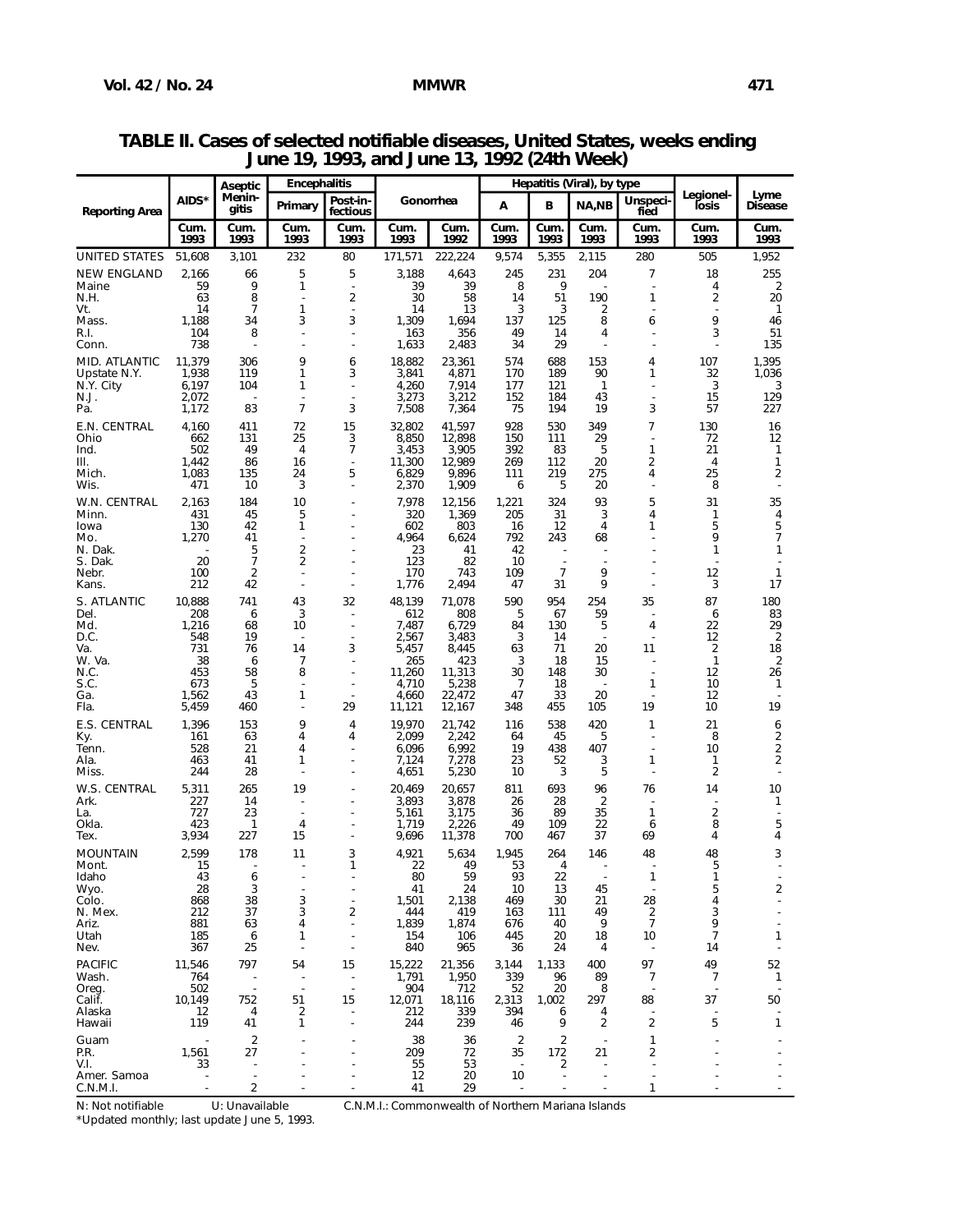|                               |                      |                               | Measles (Rubeola)              |                                |                                                      |                                | Menin-                        |                               |                                |                                            |                                  |                                |                                  |                                |                            |  |
|-------------------------------|----------------------|-------------------------------|--------------------------------|--------------------------------|------------------------------------------------------|--------------------------------|-------------------------------|-------------------------------|--------------------------------|--------------------------------------------|----------------------------------|--------------------------------|----------------------------------|--------------------------------|----------------------------|--|
| <b>Reporting Area</b>         | Malaria              | Indigenous                    |                                |                                | Imported*                                            | Total                          | gococcal<br><b>Infections</b> | <b>Mumps</b>                  |                                |                                            | <b>Pertussis</b>                 |                                | Rubella                          |                                |                            |  |
|                               | Cum.<br>1993         | 1993                          | Cum.<br>1993                   | 1993                           | Cum.<br>1993                                         | Cum.<br>1992                   | Cum.<br>1993                  | 1993                          | Cum.<br>1993                   | 1993                                       | Cum.<br>1993                     | Cum.<br>1992                   | 1993                             | Cum.<br>1993                   | Cum.<br>1992               |  |
| <b>UNITED STATES</b>          | 424                  | 1                             | 110                            | ÷,                             | 17                                                   | 1,900                          | 1,270                         | 16                            | 854                            | 80                                         | 1,215                            | 712                            | 2                                | 100                            | 99                         |  |
| <b>NEW ENGLAND</b>            | 29                   | 1                             | 46                             |                                | 4                                                    | 41                             | 78                            | 1                             | 7                              | 41                                         | 331                              | 66                             | $\overline{a}$                   | 1                              | 5                          |  |
| Maine<br>N.H.                 | 1<br>4               | ä,<br>÷.                      | $\overline{\phantom{a}}$<br>÷  | L,<br>÷.                       | $\overline{\phantom{a}}$<br>$\overline{\phantom{a}}$ | ÷<br>9                         | 5<br>11                       |                               | $\overline{a}$                 | $\overline{\phantom{a}}$<br>27             | 8<br>190                         | $\overline{2}$<br>20           | ÷,                               | 1                              | Ĭ.                         |  |
| Vt.<br>Mass.                  | 1<br>10              | ä,<br>÷,                      | 30<br>7                        | $\overline{\phantom{a}}$<br>÷, | 1<br>2                                               | $\overline{\phantom{a}}$<br>8  | 4<br>41                       |                               | 2                              | ٠<br>÷,                                    | 42<br>57                         | $\overline{\phantom{a}}$<br>33 |                                  |                                |                            |  |
| R.I.                          | 2                    | ÷,                            | ÷,                             | $\overline{a}$                 | 1                                                    | 20                             | $\mathbf{1}$                  |                               | 2                              | ÷,                                         | 2                                | $\overline{\phantom{a}}$       |                                  |                                | 4                          |  |
| Conn.                         | 11                   | 1                             | 9                              | Ĭ.                             | $\overline{a}$                                       | 4                              | 16                            | 1                             | 3                              | 14                                         | 32                               | 11                             | ä,                               | ä,                             | 1                          |  |
| MID. ATLANTIC<br>Upstate N.Y. | 80<br>28             | L,                            | 6<br>$\overline{a}$            | Ĭ.<br>$\overline{\phantom{a}}$ | $\overline{c}$<br>1                                  | 205<br>106                     | 158<br>71                     | 1<br>1                        | 60<br>22                       | $\overline{a}$<br>$\overline{a}$           | 177<br>73                        | 73<br>23                       | 1<br>1                           | 28<br>4                        | 11<br>8                    |  |
| N.Y. City                     | 24                   | L,                            | $\overline{\mathbf{c}}$        | Ĭ.                             | J.                                                   | 40                             | 19                            |                               |                                | ä,                                         | 12                               | 9                              |                                  | 17                             |                            |  |
| N.J.<br>Pa.                   | 20<br>8              | ÷,                            | 4                              | Ĭ.                             | 1<br>J.                                              | 54<br>5                        | 21<br>47                      |                               | 8<br>30                        | $\overline{a}$<br>$\overline{a}$           | 21<br>71                         | 18<br>23                       | $\overline{a}$<br>÷,             | 6<br>1                         | 2<br>1                     |  |
| E.N. CENTRAL                  | 29                   | $\overline{a}$                | 1                              | $\overline{\phantom{a}}$       | $\overline{\phantom{a}}$                             | 32                             | 170                           | $\overline{2}$                | 128                            | 5                                          | 166                              | 54                             | $\tilde{\phantom{a}}$            | 2                              | 7                          |  |
| Ohio                          | 6                    | ÷                             |                                | ٠                              | ÷,                                                   | 5                              | 53                            | 1                             | 53                             | 5                                          | 108                              | 15                             | $\overline{\phantom{a}}$         | 1                              | ä,                         |  |
| Ind.<br>III.                  | $\overline{4}$<br>14 | U                             | $\overline{a}$<br>1            | U<br>$\overline{\phantom{a}}$  | J.<br>÷,                                             | 19<br>5                        | 27<br>51                      | U<br>$\overline{\phantom{a}}$ | 3<br>27                        | U<br>$\tilde{\phantom{a}}$                 | 24<br>15                         | 12<br>9                        | U<br>٠                           | ä,<br>ä,                       | $\tilde{\phantom{a}}$<br>7 |  |
| Mich.<br>Wis.                 | 5<br>÷.              | ٠<br>÷.                       |                                | Ĭ.<br>÷.                       | $\overline{\phantom{a}}$<br>$\overline{\phantom{a}}$ | 2<br>1                         | 38<br>$\mathbf{1}$            | 1<br>$\overline{a}$           | 45<br>$\overline{\phantom{a}}$ | $\blacksquare$<br>$\overline{a}$           | 16<br>3                          | $\overline{2}$<br>16           | $\overline{a}$<br>÷.             | 1                              |                            |  |
| W.N. CENTRAL                  | 13                   |                               | 1                              |                                | 2                                                    | 6                              | 78                            |                               | 24                             | 4                                          | 84                               | 49                             |                                  | 1                              | 5                          |  |
| Minn.                         | 3                    |                               |                                |                                | $\overline{\phantom{a}}$                             | 5                              | $\overline{2}$                |                               | $\overline{\phantom{a}}$       | 4                                          | 43                               | 15                             |                                  |                                | $\overline{a}$             |  |
| lowa<br>Mo.                   | 1<br>3               |                               | 1                              |                                |                                                      | 1                              | 15<br>30                      |                               | $\overline{7}$<br>12           | $\overline{a}$<br>$\frac{1}{2}$            | 1<br>21                          | 1<br>20                        |                                  | 1                              | 1                          |  |
| N. Dak.                       | 2                    |                               |                                |                                |                                                      |                                | 3                             |                               | 4                              | $\overline{a}$                             | $\overline{2}$                   | $\overline{7}$                 |                                  |                                |                            |  |
| S. Dak.<br>Nebr.              | 2<br>1               | U                             |                                | $\overline{\phantom{a}}$<br>U  |                                                      |                                | 3<br>4                        | U                             | $\overline{a}$<br>1            | U                                          | 1<br>5                           | 3<br>$\overline{2}$            | U                                |                                |                            |  |
| Kans.                         | 1                    |                               |                                | $\overline{\phantom{a}}$       | 2                                                    |                                | 21                            | $\overline{a}$                |                                | $\overline{a}$                             | 11                               | 1                              |                                  |                                | 4                          |  |
| S. ATLANTIC                   | 122                  | ٠                             | 20                             | ٠                              | 3<br>$\sim$                                          | 112                            | 257                           | 3                             | 275                            | 9                                          | 121                              | 60                             |                                  | 7                              | 7                          |  |
| Del.<br>Md.                   | 1<br>13              | ٠<br>ä,                       | 3<br>$\overline{a}$            | $\blacksquare$<br>٠            | $\overline{2}$                                       | 1<br>15                        | 10<br>23                      | $\overline{\phantom{a}}$<br>1 | 4<br>49                        | $\tilde{\phantom{a}}$<br>5                 | 1<br>41                          | $\overline{\phantom{a}}$<br>12 |                                  | 2<br>1                         | ٠<br>4                     |  |
| D.C.<br>Va.                   | 5<br>8               |                               |                                | ٠                              | $\overline{\phantom{a}}$<br>1                        | $\overline{\phantom{a}}$<br>11 | $\overline{4}$<br>20          | $\overline{\phantom{a}}$      | ٠.<br>14                       | 1<br>1                                     | $\overline{2}$<br>10             | $\overline{\phantom{a}}$<br>4  |                                  |                                |                            |  |
| W. Va.                        | 2                    |                               |                                |                                | $\overline{\phantom{a}}$                             | $\overline{\phantom{a}}$       | 10                            | ٠                             | 6                              | ä,                                         | 6                                | $\overline{2}$                 |                                  |                                |                            |  |
| N.C.<br>S.C.                  | 68<br>٠              |                               |                                |                                | $\overline{\phantom{a}}$<br>$\overline{\phantom{a}}$ | 24<br>29                       | 44<br>20                      | 1<br>$\overline{\phantom{a}}$ | 157<br>13                      | ÷,<br>$\overline{\phantom{m}}$             | 20<br>5                          | 14<br>7                        |                                  |                                |                            |  |
| Ga.                           | 3                    | ٠                             |                                |                                | Ĭ.                                                   |                                | 60                            | ٠                             | 9                              | $\tilde{\phantom{a}}$                      | 5                                | 6                              |                                  |                                |                            |  |
| Fla.                          | 22                   |                               | 17                             |                                | Ĭ.                                                   | 32                             | 66                            | 1                             | 23                             | $\overline{2}$                             | 31                               | 15                             |                                  | 4                              | 3                          |  |
| E.S. CENTRAL<br>Ky.           | 9                    |                               | 1                              |                                | $\overline{a}$                                       | 432<br>415                     | 80<br>16                      |                               | 32                             | 3<br>÷,                                    | 50<br>3                          | 12<br>$\overline{a}$           |                                  |                                | 1                          |  |
| Tenn.<br>Ala.                 | 5<br>$\overline{2}$  |                               | 1                              |                                |                                                      | ÷,                             | 16<br>29                      |                               | 9<br>18                        | 2<br>1                                     | 30<br>16                         | 5<br>7                         |                                  |                                | 1                          |  |
| Miss.                         | $\overline{2}$       |                               |                                |                                | $\overline{a}$                                       | 17                             | 19                            |                               | 5                              | $\overline{a}$                             | 1                                |                                |                                  |                                |                            |  |
| W.S. CENTRAL                  | 11                   |                               | 1                              |                                |                                                      | 975                            | 102                           | 5                             | 121                            | 1                                          | 32                               | 100                            |                                  | 12                             | 6                          |  |
| Ark.<br>La.                   | 2                    |                               | $\overline{\phantom{a}}$<br>1  | ٠                              | $\blacksquare$                                       |                                | 12<br>24                      | $\overline{\phantom{a}}$<br>1 | 4<br>11                        | ٠<br>$\overline{a}$                        | $\overline{\mathbf{c}}$<br>5     | 6                              |                                  | $\tilde{\phantom{a}}$<br>1     |                            |  |
| Okla.                         | 4                    |                               |                                |                                | $\overline{\phantom{a}}$                             | 11                             | 9                             | $\blacksquare$                | $\overline{2}$                 | 1                                          | 12                               | 13                             |                                  | 1                              |                            |  |
| Tex.                          | 5                    |                               |                                |                                | $\overline{\phantom{a}}$                             | 964                            | 57                            | 4                             | 104                            | ä,                                         | 13                               | 81                             | ä,                               | 10                             | 6                          |  |
| <b>MOUNTAIN</b><br>Mont.      | 12<br>2              |                               | 2                              | J.                             | $\overline{\phantom{a}}$                             | 12                             | 110<br>10                     | $\overline{a}$                | 35                             | 2                                          | 80<br>$\overline{\phantom{a}}$   | 105<br>1                       | ÷,                               | 4                              | 3                          |  |
| Idaho<br>Wyo.                 | $\overline{a}$       |                               | $\overline{a}$                 |                                | $\overline{a}$                                       | $\mathbf{1}$                   | $\overline{7}$                |                               | 5<br>$\overline{2}$            | $\overline{a}$                             | 15<br>$\mathbf{1}$               | 14                             |                                  | 1                              | 1<br>٠                     |  |
| Colo.                         | 7                    |                               | 2                              |                                | ÷.                                                   | 11                             | $\overline{\mathbf{c}}$<br>15 | $\overline{\phantom{a}}$      | 8                              | 2                                          | 28                               | 21                             |                                  |                                |                            |  |
| N. Mex.<br>Ariz.              | 3                    |                               | $\overline{\phantom{a}}$       |                                | ł,                                                   | ÷,                             | 3<br>61                       | N                             | N<br>6                         | $\overline{\phantom{a}}$<br>$\overline{a}$ | 19<br>10                         | 26<br>37                       |                                  | 1                              | 1                          |  |
| Utah                          |                      |                               |                                |                                | J.                                                   | $\overline{\phantom{a}}$       | 5                             | ÷,                            | 3                              | $\overline{a}$                             | 7                                | 5                              |                                  | 1                              | 1                          |  |
| Nev.                          |                      |                               |                                |                                |                                                      |                                | $\overline{7}$                |                               | 11                             | $\overline{a}$                             | $\overline{\phantom{a}}$         | $\mathbf{1}$                   |                                  | 1                              |                            |  |
| <b>PACIFIC</b><br>Wash.       | 119<br>13            | ٠                             | 32<br>$\overline{a}$           |                                | 6<br>Ĭ.                                              | 85<br>10                       | 237<br>35                     | 4<br>$\overline{a}$           | 172<br>8                       | 15<br>$\mathbf{1}$                         | 174<br>19                        | 193<br>51                      | 1<br>$\overline{a}$              | 45<br>$\overline{\phantom{a}}$ | 54<br>6                    |  |
| Oreg.<br>Calif.               | 3<br>101             |                               | $\overline{\phantom{a}}$<br>22 | Ĭ.                             | $\overline{a}$<br>1                                  | $\overline{\phantom{a}}$<br>42 | 19<br>165                     | N<br>4                        | N<br>145                       | $\mathbf{1}$<br>13                         | 3<br>142                         | 13<br>121                      | $\overline{a}$<br>$\overline{a}$ | $\mathbf{1}$<br>23             | 1<br>34                    |  |
| Alaska                        | $\overline{a}$       |                               | $\overline{a}$                 | $\overline{a}$                 | Ĭ.                                                   | 9                              | 10                            | $\blacksquare$                | 5                              | $\overline{\phantom{a}}$                   | 3                                | $\overline{a}$                 | $\overline{\phantom{m}}$         | $\mathbf{1}$                   |                            |  |
| Hawaii                        | $\overline{2}$       | ÷,                            | 10                             | J.                             | 5                                                    | 24                             | 8                             | $\overline{\phantom{a}}$      | 14                             | $\frac{1}{2}$                              | $\overline{7}$                   | 8                              | $\mathbf{1}$                     | 20                             | 13                         |  |
| Guam<br>P.R.                  | $\mathbf{1}$         | U<br>$\overline{\phantom{a}}$ | $\overline{2}$<br>122          | U<br>$\overline{a}$            | J.<br>$\overline{a}$                                 | 10<br>222                      | $\mathbf{1}$<br>6             | U<br>$\overline{\phantom{a}}$ | 6<br>1                         | U<br>$\overline{a}$                        | ÷,<br>1                          | 9                              | U<br>÷.                          |                                | 1                          |  |
| V.I.                          |                      | ÷.                            | $\overline{\phantom{a}}$       | J.                             |                                                      |                                | ÷                             | $\overline{\phantom{a}}$      | 3                              | ÷.                                         | $\overline{\phantom{a}}$         |                                |                                  |                                |                            |  |
| Amer. Samoa<br>C.N.M.I.       |                      |                               | 1                              |                                | ÷,<br>1                                              |                                |                               | $\overline{a}$                | $\overline{\phantom{a}}$<br>11 | ÷.                                         | $\overline{2}$<br>$\overline{a}$ | 6<br>1                         |                                  |                                |                            |  |
|                               |                      |                               |                                |                                |                                                      |                                |                               |                               |                                |                                            |                                  |                                |                                  |                                |                            |  |

## **TABLE II. (Cont'd.) Cases of selected notifiable diseases, United States, weeks ending June 19, 1993, and June 13, 1992 (24th Week)**

\*For measles only, imported cases include both out-of-state and international importations.<br>N: Not notifiable U: Unavailable <sup>†</sup> International <sup>§</sup> Out-of-state N: Not notifiable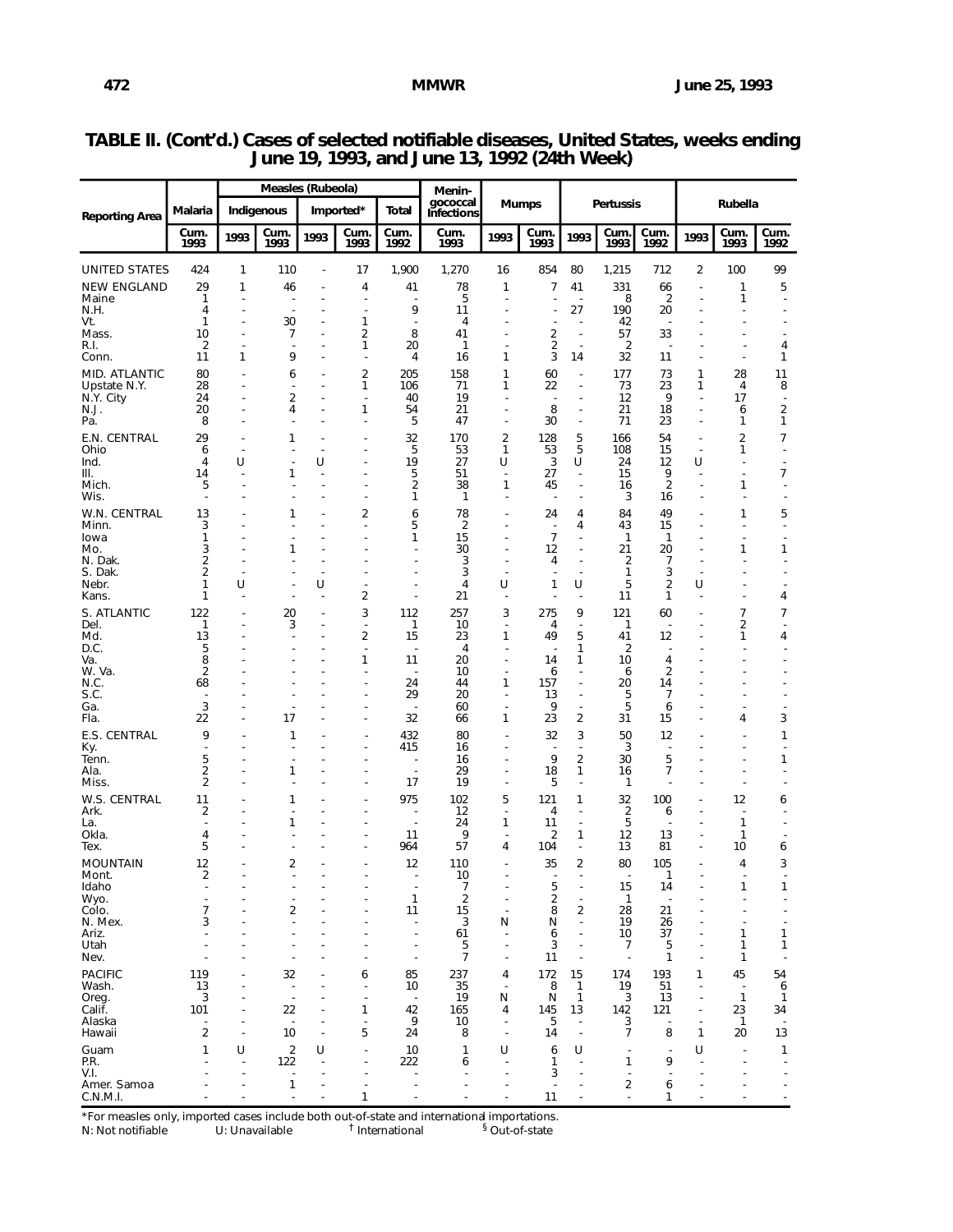| <b>Reporting Area</b>                      |                      | <b>Syphilis</b><br>(Primary & Secondary) | Toxic-<br><b>Shock</b><br>Syndrome |                      | <b>Tuberculosis</b>            | Tula-<br>remia                             | Typhoid<br>Fever                 | <b>Typhus Fever</b><br>(Tick-borne)<br>(RMSF) | Rabies,<br>Animal             |
|--------------------------------------------|----------------------|------------------------------------------|------------------------------------|----------------------|--------------------------------|--------------------------------------------|----------------------------------|-----------------------------------------------|-------------------------------|
|                                            | Cum.<br>1993         | Cum.<br>1992                             | Cum.<br>1993                       | Cum.<br>1993         | Cum.<br>1992                   | Cum.<br>1993                               | Cum.<br>1993                     | Cum.<br>1993                                  | Cum.<br>1993                  |
| <b>UNITED STATES</b><br><b>NEW ENGLAND</b> | 12,187<br>184        | 15,814<br>309                            | 113<br>7                           | 9,201<br>193         | 9,408<br>148                   | 42                                         | 153<br>13                        | 64<br>$\overline{2}$                          | 3,664<br>609                  |
| Maine                                      | $\overline{2}$       |                                          | 1                                  | 7                    | 13                             | ٠                                          | $\overline{\phantom{a}}$         | $\overline{\phantom{a}}$                      |                               |
| N.H.<br>Vt.                                | 21<br>$\mathbf{1}$   | 23<br>$\mathbf{1}$                       | 2<br>$\overline{\phantom{a}}$      | 4<br>3               | $\overline{\phantom{a}}$<br>3  |                                            | $\overline{\phantom{a}}$         |                                               | 29<br>15                      |
| Mass.<br>R.I.                              | 83<br>$\overline{7}$ | 149<br>16                                | 3<br>1                             | 116<br>28            | 64<br>13                       |                                            | 11<br>$\blacksquare$             | $\overline{2}$                                | 217                           |
| Conn.                                      | 70                   | 120                                      | ÷,                                 | 35                   | 55                             |                                            | $\overline{2}$                   |                                               | 348                           |
| MID. ATLANTIC                              | 1,138                | 2,220                                    | 22                                 | 2,034                | 2,278                          |                                            | 44                               | 4<br>$\mathbf{1}$                             | 1,332                         |
| Upstate N.Y.<br>N.Y. City                  | 103<br>541           | 183<br>1,214                             | 12<br>1                            | 189<br>1,226         | 298<br>1,319                   |                                            | 9<br>26                          |                                               | 989                           |
| N.J.<br>Pa.                                | 167<br>327           | 316<br>507                               | $\overline{\phantom{a}}$<br>9      | 318<br>301           | 383<br>278                     |                                            | 6<br>3                           | $\overline{2}$<br>$\mathbf{1}$                | 198<br>145                    |
| E.N. CENTRAL                               | 1,931                | 2,291                                    | 36                                 | 968                  | 922                            | 3                                          | 14                               | 5                                             | 33                            |
| Ohio<br>Ind.                               | 554<br>168           | 334<br>111                               | 15<br>$\mathbf{1}$                 | 140<br>100           | 149<br>80                      | 1<br>1                                     | 5<br>1                           | 4                                             | 3<br>$\overline{\phantom{a}}$ |
| III.                                       | 729                  | 1,021                                    | 5                                  | 487                  | 460                            | Ĭ.                                         | 4                                | 1                                             | 4                             |
| Mich.<br>Wis.                              | 297<br>183           | 457<br>368                               | 15<br>÷,                           | 202<br>39            | 197<br>36                      | 1<br>÷,                                    | 4<br>Ĭ.                          |                                               | 2<br>24                       |
| W.N. CENTRAL                               | 747                  | 637                                      | 8                                  | 203                  | 219                            | 12                                         | $\overline{2}$                   | 6                                             | 169                           |
| Minn.<br>lowa                              | 14<br>32             | 42<br>20                                 | $\overline{\mathbf{c}}$<br>4       | 26<br>18             | 50<br>21                       | $\overline{\phantom{a}}$<br>J.             | ÷,                               |                                               | 21<br>31                      |
| Mo.                                        | 619                  | 476                                      | J.                                 | 113                  | 93                             | 3                                          | 2                                | 4                                             | 5                             |
| N. Dak.<br>S. Dak.                         | $\mathbf{1}$         | 1<br>$\overline{\phantom{a}}$            | ٠<br>J.                            | 2<br>9               | 3<br>14                        | $\overline{\phantom{a}}$<br>$\overline{7}$ | $\blacksquare$                   | $\overline{\mathbf{c}}$                       | 36<br>19                      |
| Nebr.                                      | $\overline{7}$<br>74 | 17                                       | ÷,<br>$\overline{c}$               | 8                    | 13<br>25                       | Ĭ.<br>$\overline{\mathbf{c}}$              |                                  |                                               | 2<br>55                       |
| Kans.<br>S. ATLANTIC                       | 3,307                | 81<br>4,421                              | 12                                 | 27<br>1,589          | 1,749                          | 1                                          | ٠<br>18                          | 21                                            | 980                           |
| Del.                                       | 63                   | 109                                      | $\mathbf{1}$                       | 18                   | 23                             |                                            | 1                                | $\mathbf{1}$                                  | 75                            |
| Md.<br>D.C.                                | 177<br>184           | 342<br>205                               | $\overline{\phantom{a}}$<br>J.     | 173<br>80            | 120<br>57                      |                                            | 3                                | $\mathbf{1}$                                  | 290<br>6                      |
| Va.<br>W. Va.                              | 304<br>3             | 378<br>9                                 | $\overline{2}$<br>Ĭ.               | 176<br>40            | 125<br>29                      |                                            | 1                                | $\overline{2}$                                | 188<br>40                     |
| N.C.                                       | 913                  | 1,079                                    | 3                                  | 212                  | 228                            |                                            |                                  | 11                                            | 37                            |
| S.C.<br>Ga.                                | 516<br>569           | 594<br>903                               | $\overline{a}$<br>$\overline{a}$   | 190<br>352           | 188<br>397                     |                                            | $\mathbf{1}$                     | $\mathbf{1}$<br>$\mathbf{1}$                  | 80<br>222                     |
| Fla.                                       | 578                  | 802                                      | 6                                  | 348                  | 582                            | 1                                          | 12                               | 4                                             | 42                            |
| E.S. CENTRAL<br>Ky.                        | 1,718<br>143         | 2,078<br>66                              | 4<br>2                             | 645<br>176           | 683<br>180                     | 3<br>÷,                                    | $\overline{c}$<br>$\blacksquare$ | 6<br>3                                        | 45<br>7                       |
| Tenn.                                      | 499                  | 561                                      | 1                                  | 144                  | 164                            | $\overline{2}$                             | $\blacksquare$                   | 1                                             | $\blacksquare$                |
| Ala.<br>Miss.                              | 392<br>684           | 837<br>614                               | 1<br>$\overline{\phantom{a}}$      | 219<br>106           | 192<br>147                     | 1<br>$\overline{a}$                        | 2<br>$\blacksquare$              | $\overline{c}$                                | 38                            |
| W.S. CENTRAL                               | 2,594                | 2,674                                    | 1                                  | 943                  | 915                            | 17                                         | 2                                | 18                                            | 294                           |
| Ark.<br>La.                                | 451<br>1,105         | 415<br>1,173                             | $\overline{a}$                     | 82                   | 71<br>87                       | 10<br>Ĭ.                                   | $\overline{a}$<br>1              |                                               | 15                            |
| Okla.                                      | 177                  | 116                                      | 1                                  | 151                  | 62                             | 4                                          |                                  | 18                                            | 55                            |
| Tex.<br><b>MOUNTAIN</b>                    | 861<br>105           | 970<br>195                               | $\overline{7}$                     | 710<br>200           | 695<br>241                     | 3<br>1                                     | 1<br>4                           | $\overline{2}$                                | 224<br>45                     |
| Mont.                                      | 1                    | 3                                        |                                    | 5                    |                                |                                            |                                  |                                               | 9                             |
| Idaho<br>Wyo.                              | 4                    | $\mathbf{1}$<br>$\mathbf{1}$             | 1                                  | 6<br>1               | 12<br>$\overline{\phantom{a}}$ | 1                                          |                                  | 2                                             | 6                             |
| Colo.<br>N. Mex.                           | 31<br>17             | 28<br>19                                 | 1                                  | 8<br>18              | 17<br>39                       |                                            | 3                                |                                               | 1<br>3                        |
| Ariz.                                      | 45                   | 97                                       | 1                                  | 108                  | 111                            |                                            | 1                                |                                               | 25                            |
| Utah<br>Nev.                               | $\overline{2}$<br>5  | 5<br>41                                  | 3<br>1                             | 11<br>43             | 33<br>29                       |                                            |                                  |                                               | $\overline{\phantom{a}}$<br>1 |
| <b>PACIFIC</b>                             | 463                  | 989                                      | 16                                 | 2,426                | 2,253                          | 5                                          | 54                               |                                               | 157                           |
| Wash.<br>Oreg.                             | 25<br>47             | 49<br>23                                 | $\overline{\mathbf{c}}$<br>÷,      | 118<br>50            | 137<br>46                      | 1<br>2                                     | 4                                |                                               |                               |
| Calif.                                     | 387                  | 910                                      | 14                                 | 2,118                | 1,924                          | 2                                          | 48                               |                                               | 141                           |
| Alaska<br>Hawaii                           | 2<br>$\sqrt{2}$      | 3<br>4                                   |                                    | 19<br>121            | 36<br>110                      |                                            | 2                                |                                               | 16                            |
| Guam                                       | $\mathbf{1}$         | $\overline{2}$                           |                                    | 28                   | 34                             |                                            |                                  |                                               |                               |
| P.R.<br>V.I.                               | 258<br>26            | 130<br>28                                |                                    | 64<br>$\overline{2}$ | 120<br>3                       |                                            |                                  |                                               | 22                            |
| Amer. Samoa                                |                      |                                          |                                    | $\mathbf{1}$         |                                |                                            |                                  |                                               |                               |
| C.N.M.I.                                   | $\overline{2}$       | 4                                        |                                    | 16                   | 14                             |                                            |                                  |                                               |                               |

## **TABLE II. (Cont'd.) Cases of selected notifiable diseases, United States, weeks ending June 19, 1993, and June 13, 1992 (24th Week)**

U: Unavailable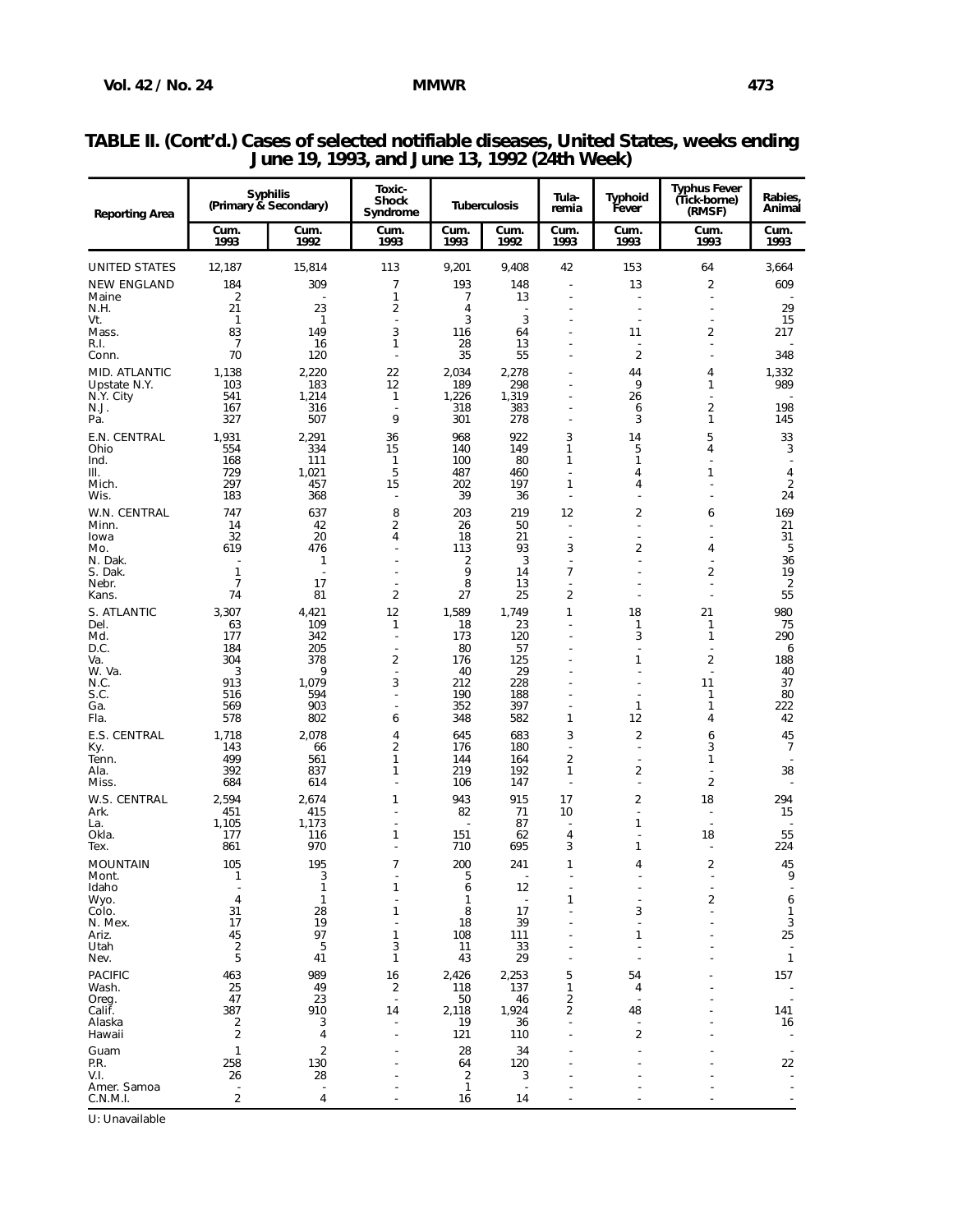|                                                                                                                                                                                                                                                                                                                                                                                          | All Causes, By Age (Years)                                                                                                             |                                                                                                                                  |                                                                                                                                 |                                                                                                                                      |                                                                                                                                    |                                                                                                               | $PAI^T$                                                                                                                                                          |                                                                                                                                                                                                                                                                                                                                                                                                                            | All Causes, By Age (Years)                                                                                                             |                                                                                                                                    |                                                                                                                         |                                                                                                        |                                                                                                                      |                                                                                                                                                  |                                                                                                                                                                                                              |
|------------------------------------------------------------------------------------------------------------------------------------------------------------------------------------------------------------------------------------------------------------------------------------------------------------------------------------------------------------------------------------------|----------------------------------------------------------------------------------------------------------------------------------------|----------------------------------------------------------------------------------------------------------------------------------|---------------------------------------------------------------------------------------------------------------------------------|--------------------------------------------------------------------------------------------------------------------------------------|------------------------------------------------------------------------------------------------------------------------------------|---------------------------------------------------------------------------------------------------------------|------------------------------------------------------------------------------------------------------------------------------------------------------------------|----------------------------------------------------------------------------------------------------------------------------------------------------------------------------------------------------------------------------------------------------------------------------------------------------------------------------------------------------------------------------------------------------------------------------|----------------------------------------------------------------------------------------------------------------------------------------|------------------------------------------------------------------------------------------------------------------------------------|-------------------------------------------------------------------------------------------------------------------------|--------------------------------------------------------------------------------------------------------|----------------------------------------------------------------------------------------------------------------------|--------------------------------------------------------------------------------------------------------------------------------------------------|--------------------------------------------------------------------------------------------------------------------------------------------------------------------------------------------------------------|
| <b>Reporting Area</b>                                                                                                                                                                                                                                                                                                                                                                    | All<br>Ages                                                                                                                            | $\geq 65$                                                                                                                        | $45 - 64$                                                                                                                       | 25-44                                                                                                                                | $1 - 24$                                                                                                                           | $<$ 1                                                                                                         | Total                                                                                                                                                            | <b>Reporting Area</b>                                                                                                                                                                                                                                                                                                                                                                                                      | All<br>Ages                                                                                                                            | $\geq 65$                                                                                                                          | 45-64                                                                                                                   | 25-44                                                                                                  | $1 - 24$                                                                                                             | $<$ 1                                                                                                                                            | $PAI^T$<br>Total                                                                                                                                                                                             |
| <b>NEW ENGLAND</b><br>Boston, Mass.<br>Bridgeport, Conn.<br>Cambridge, Mass.<br>Fall River, Mass.<br>Hartford, Conn.<br>Lowell, Mass.<br>Lynn, Mass.<br>New Bedford, Mass.<br>New Haven, Conn.<br>Providence, R.I.<br>Somerville, Mass.<br>Springfield, Mass.<br>Waterbury, Conn.                                                                                                        | 559<br>140<br>37<br>11<br>32<br>50<br>22<br>17<br>36<br>39<br>44<br>8<br>42<br>27                                                      | 384<br>84<br>22<br>8<br>23<br>32<br>18<br>11<br>33<br>20<br>36<br>6<br>28<br>23                                                  | 92<br>28<br>7<br>$\overline{2}$<br>6<br>8<br>3<br>5<br>2<br>10<br>4<br>1<br>9<br>1                                              | 51<br>12<br>5<br>1<br>2<br>9<br>1<br>1<br>1<br>4<br>4<br>3<br>1                                                                      | 11<br>2<br>2<br>1<br>4<br>1                                                                                                        | 21<br>14<br>1<br>÷,<br>1<br>1<br>1<br>2<br>1                                                                  | 43<br>17<br>4<br>2<br>1<br>1<br>2<br>2<br>1<br>5<br>2                                                                                                            | S. ATLANTIC<br>Atlanta, Ga.<br>Baltimore, Md.<br>Charlotte, N.C.<br>Jacksonville, Fla.<br>Miami, Fla.<br>Norfolk, Va.<br>Richmond, Va.<br>Savannah, Ga.<br>St. Petersburg, Fla.<br>Tampa, Fla.<br>Washington, D.C.<br>Wilmington, Del.<br><b>E.S. CENTRAL</b>                                                                                                                                                              | 872<br>U<br>183<br>95<br>111<br>107<br>63<br>65<br>42<br>56<br>143<br>U<br>$\overline{7}$<br>773                                       | 579<br>U<br>116<br>63<br>66<br>67<br>42<br>41<br>34<br>43<br>103<br>U<br>4<br>499                                                  | 158<br>U<br>32<br>23<br>25<br>18<br>$\overline{7}$<br>12<br>6<br>$\overline{7}$<br>27<br>U<br>1                         | 90<br>U<br>27<br>4<br>12<br>16<br>11<br>7<br>1<br>3<br>8<br>U<br>$\mathbf{1}$                          | 24<br>U<br>4<br>4<br>4<br>4<br>1<br>1<br>1<br>2<br>3<br>U                                                            | 20<br>U<br>4<br>$\mathbf{1}$<br>3<br>$\overline{\mathbf{c}}$<br>$\overline{2}$<br>4<br>$\overline{a}$<br>1<br>2<br>U<br>1                        | 47<br>U<br>18<br>$\overline{4}$<br>$\overline{2}$<br>$\overline{\phantom{a}}$<br>6<br>3<br>2<br>4<br>8<br>U                                                                                                  |
| Worcester, Mass.<br>MID. ATLANTIC<br>Albany, N.Y.<br>Allentown, Pa.<br>Buffalo, N.Y.<br>Camden, N.J.<br>Elizabeth, N.J.<br>Erie, Pa.§                                                                                                                                                                                                                                                    | 54<br>2,716<br>55<br>25<br>100<br>30<br>13<br>48                                                                                       | 40<br>1,811<br>41<br>19<br>76<br>16<br>7<br>36                                                                                   | 6<br>492<br>9<br>$\overline{4}$<br>16<br>8<br>3<br>6                                                                            | 7<br>259<br>4<br>3<br>1<br>3<br>6                                                                                                    | 1<br>69<br>$\overline{\phantom{a}}$<br>2<br>3<br>$\overline{2}$                                                                    | $\overline{\phantom{a}}$<br>81<br>1<br>$\overline{\phantom{a}}$<br>2<br>3                                     | 6<br>115<br>2<br>$\overline{\phantom{a}}$<br>$\mathbf{1}$<br>3<br>1                                                                                              | Birmingham, Ala.<br>Chattanooga, Tenn.<br>Knoxville, Tenn.<br>Lexington, Ky.<br>Memphis, Tenn.<br>Mobile, Ala.<br>Montgomery, Ala.<br>Nashville, Tenn.                                                                                                                                                                                                                                                                     | 129<br>54<br>96<br>66<br>204<br>51<br>51<br>122                                                                                        | 77<br>38<br>63<br>39<br>133<br>34<br>36<br>79                                                                                      | 153<br>23<br>10<br>21<br>15<br>39<br>13<br>9<br>23                                                                      | 64<br>15<br>6<br>7<br>6<br>15<br>3<br>3<br>9                                                           | 26<br>6<br>2<br>4<br>6<br>1<br>$\overline{2}$<br>5                                                                   | 31<br>8<br>3<br>$\overline{2}$<br>11<br>$\mathbf{1}$<br>6                                                                                        | 50<br>3<br>4<br>5<br>3<br>22<br>$\overline{4}$<br>$\overline{2}$<br>$\overline{7}$                                                                                                                           |
| Jersey City, N.J.<br>New York City, N.Y. 1,307<br>Newark, N.J.<br>Paterson, N.J.<br>Philadelphia, Pa.<br>Pittsburgh, Pa.§<br>Reading, Pa.<br>Rochester, N.Y.<br>Schenectady, N.Y.<br>Scranton, Pa.§<br>Syracuse, N.Y.<br>Trenton, N.J.<br>Utica, N.Y.<br>Yonkers, N.Y.                                                                                                                   | 62<br>72<br>25<br>494<br>97<br>10<br>127<br>29<br>27<br>110<br>34<br>28<br>23                                                          | 36<br>829<br>36<br>17<br>339<br>69<br>8<br>91<br>23<br>20<br>82<br>21<br>25<br>20                                                | 15<br>247<br>16<br>3<br>89<br>16<br>24<br>4<br>5<br>14<br>10<br>2<br>$\mathbf{1}$                                               | 9<br>157<br>3<br>44<br>5<br>$\overline{\mathbf{c}}$<br>$\overline{7}$<br>2<br>$\overline{7}$<br>3<br>$\mathbf{1}$<br>2               | $\mathbf{1}$<br>29<br>8<br>3<br>14<br>2<br>4<br>1<br>$\blacksquare$                                                                | 1<br>45<br>8<br>$\overline{7}$<br>5<br>1<br>1<br>7<br>$\overline{a}$                                          | 4<br>47<br>5<br>27<br>6<br>5<br>$\overline{\phantom{a}}$<br>1<br>9<br>3<br>1                                                                                     | W.S. CENTRAL<br>Austin, Tex.<br>Baton Rouge, La.<br>Corpus Christi, Tex.<br>Dallas, Tex.<br>El Paso, Tex.<br>Ft. Worth, Tex.<br>Houston, Tex.<br>Little Rock, Ark.<br>New Orleans, La.<br>San Antonio, Tex.<br>Shreveport, La.<br>Tulsa, Okla.                                                                                                                                                                             | 1,354<br>72<br>30<br>55<br>200<br>44<br>76<br>367<br>67<br>126<br>183<br>36<br>98                                                      | 849<br>51<br>21<br>37<br>116<br>28<br>56<br>212<br>36<br>82<br>118<br>25<br>67                                                     | 247<br>17<br>3<br>11<br>33<br>10<br>$\overline{7}$<br>76<br>13<br>19<br>37<br>5<br>16                                   | 169<br>4<br>4<br>3<br>31<br>3<br>8<br>56<br>10<br>17<br>17<br>4<br>12                                  | 58<br>1<br>$\overline{2}$<br>11<br>1<br>5<br>17<br>3<br>8<br>8<br>1<br>1                                             | 31<br>$\overline{\phantom{a}}$<br>1<br>$\overline{2}$<br>9<br>2<br>$\overline{\phantom{a}}$<br>6<br>5<br>$\overline{\phantom{a}}$<br>3<br>1<br>2 | 66<br>5<br>1<br>4<br>4<br>3<br>$\overline{4}$<br>25<br>4<br>۰.<br>12<br>3<br>$\mathbf{1}$                                                                                                                    |
| E.N. CENTRAL<br>Akron, Ohio<br>Canton, Ohio<br>Chicago, III.<br>Cincinnati, Ohio<br>Cleveland, Ohio<br>Columbus, Ohio<br>Dayton, Ohio<br>Detroit, Mich.<br>Evansville, Ind.<br>Fort Wayne, Ind.<br>Gary, Ind.<br>Grand Rapids, Mich.<br>Indianapolis, Ind.<br>Madison, Wis.<br>Milwaukee, Wis.<br>Peoria, III.<br>Rockford, III.<br>South Bend, Ind.<br>Toledo, Ohio<br>Youngstown, Ohio | 1,976<br>60<br>40<br>274<br>115<br>149<br>148<br>126<br>240<br>43<br>65<br>13<br>39<br>185<br>34<br>134<br>43<br>50<br>52<br>104<br>62 | 1,286<br>41<br>34<br>122<br>76<br>92<br>96<br>87<br>149<br>37<br>51<br>8<br>30<br>105<br>27<br>102<br>31<br>33<br>42<br>73<br>50 | 363<br>13<br>5<br>58<br>22<br>28<br>32<br>25<br>46<br>2<br>8<br>$\overline{2}$<br>7<br>43<br>3<br>19<br>12<br>7<br>6<br>18<br>7 | 184<br>2<br>52<br>$\overline{7}$<br>17<br>10<br>8<br>30<br>$\overline{2}$<br>$\frac{3}{2}$<br>2<br>18<br>3<br>10<br>8<br>3<br>6<br>1 | 78<br>$\overline{\phantom{a}}$<br>$\overline{\phantom{a}}$<br>36<br>3<br>4<br>3<br>2<br>6<br>2<br>1<br>10<br>1<br>1<br>1<br>6<br>2 | 65<br>4<br>1<br>6<br>7<br>8<br>7<br>4<br>9<br>2<br>1<br>9<br>3<br>1<br>$\overline{\phantom{a}}$<br>1<br>2     | 96<br>1<br>5<br>8<br>8<br>$\overline{2}$<br>10<br>7<br>9<br>3<br>6<br>$\overline{2}$<br>7<br>5<br>9<br>2<br>$\overline{\phantom{a}}$<br>5<br>5<br>$\overline{a}$ | <b>MOUNTAIN</b><br>Albuquerque, N.M.<br>Colo. Springs, Colo.<br>Denver, Colo.<br>Las Vegas, Nev.<br>Ogden, Utah<br>Phoenix, Ariz.<br>Pueblo, Colo.<br>Salt Lake City, Utah<br>Tucson, Ariz.<br><b>PACIFIC</b><br>Berkeley, Calif.<br>Fresno, Calif.<br>Glendale, Calif.<br>Honolulu, Hawaii<br>Long Beach, Calif.<br>Los Angeles, Calif.<br>Pasadena, Calif.<br>Portland, Oreg.<br>Sacramento, Calif.<br>San Diego, Calif. | 818<br>73<br>44<br>97<br>149<br>30<br>162<br>29<br>101<br>133<br>1,792<br>14<br>78<br>27<br>98<br>84<br>379<br>44<br>129<br>130<br>186 | 535<br>44<br>26<br>63<br>93<br>20<br>102<br>19<br>65<br>103<br>1,178<br>10<br>50<br>22<br>67<br>51<br>245<br>26<br>97<br>85<br>133 | 164<br>14<br>10<br>15<br>35<br>9<br>33<br>9<br>19<br>20<br>309<br>3<br>12<br>2<br>18<br>18<br>64<br>8<br>15<br>26<br>21 | 64<br>8<br>5<br>10<br>10<br>17<br>1<br>9<br>4<br>201<br>10<br>1<br>8<br>9<br>49<br>5<br>11<br>10<br>23 | 33<br>7<br>1<br>4<br>7<br>1<br>6<br>4<br>3<br>55<br>2<br>1<br>1<br>1<br>14<br>$\overline{\mathbf{c}}$<br>2<br>6<br>4 | 22<br>$\overline{\phantom{a}}$<br>$\overline{2}$<br>5<br>4<br>$\overline{a}$<br>4<br>4<br>3<br>44<br>1<br>4<br>4<br>5<br>3<br>3<br>4<br>3<br>5   | 63<br>$\mathbf{1}$<br>$\overline{2}$<br>12<br>$\overline{7}$<br>$\overline{4}$<br>17<br>٠.<br>11<br>9<br>99<br>٠.<br>3<br>1<br>5<br>16<br>13<br>3<br>8<br>$\prime$<br>$\begin{array}{c} 17 \\ 2 \end{array}$ |
| W.N. CENTRAL<br>Des Moines, Iowa<br>Duluth, Minn.<br>Kansas City, Kans.<br>Kansas City, Mo.<br>Lincoln, Nebr.<br>Minneapolis, Minn.<br>Omaha, Nebr.<br>St. Louis, Mo.<br>St. Paul, Minn.<br>Wichita, Kans.                                                                                                                                                                               | 820<br>94<br>20<br>22<br>134<br>20<br>205<br>87<br>121<br>62<br>55                                                                     | 598<br>68<br>15<br>11<br>106<br>10<br>156<br>61<br>90<br>45<br>36                                                                | 137<br>17<br>2<br>8<br>17<br>7<br>34<br>16<br>17<br>13<br>6                                                                     | 43<br>2<br>1<br>2<br>6<br>3<br>8<br>4<br>9<br>2<br>6                                                                                 | 17<br>4<br>1<br>1<br>3<br>$\tilde{\phantom{a}}$<br>$\overline{2}$<br>1<br>1<br>4                                                   | 25<br>3<br>1<br>$\overline{\phantom{a}}$<br>2<br>$\overline{\phantom{a}}$<br>5<br>5<br>5<br>$\mathbf{1}$<br>3 | 45<br>4<br>1<br>7<br>1<br>15<br>4<br>3<br>8<br>2                                                                                                                 | San Francisco, Calif.<br>San Jose, Calif.<br>Santa Cruz, Calif.<br>Seattle, Wash.<br>Spokane, Wash.<br>Tacoma, Wash.<br><b>TOTAL</b>                                                                                                                                                                                                                                                                                       | 163<br>197<br>33<br>109<br>48<br>73<br>11,680 <sup>1</sup> 7,719 2,115 1,125                                                           | 82<br>126<br>25<br>73<br>34<br>52                                                                                                  | 31<br>45<br>4<br>20<br>9<br>13                                                                                          | 34<br>19<br>4<br>12<br>2<br>4                                                                          | 10<br>6<br>2<br>1<br>3<br>371                                                                                        | 6<br>1<br>$\overline{2}$<br>2<br>$\mathbf{1}$<br>340                                                                                             | 14<br>$\mathbf{1}$<br>5<br>3<br>1<br>624                                                                                                                                                                     |

### **TABLE III. Deaths in 121 U.S. cities,\* week ending June 19, 1993 (24th Week)**

\*Mortality data in this table are voluntarily reported from 121 cities in the United States, most of which have populations of 100,000 or<br>more. A death is reported by the place of its occurrence and by the week that the de

included. †Pneumonia and influenza.

§Because of changes in reporting methods in these 3 Pennsylvania cities, these numbers are partial counts for the current week. Complete counts will be available in 4 to 6 weeks. ¶Total includes unknown ages.

U: Unavailable.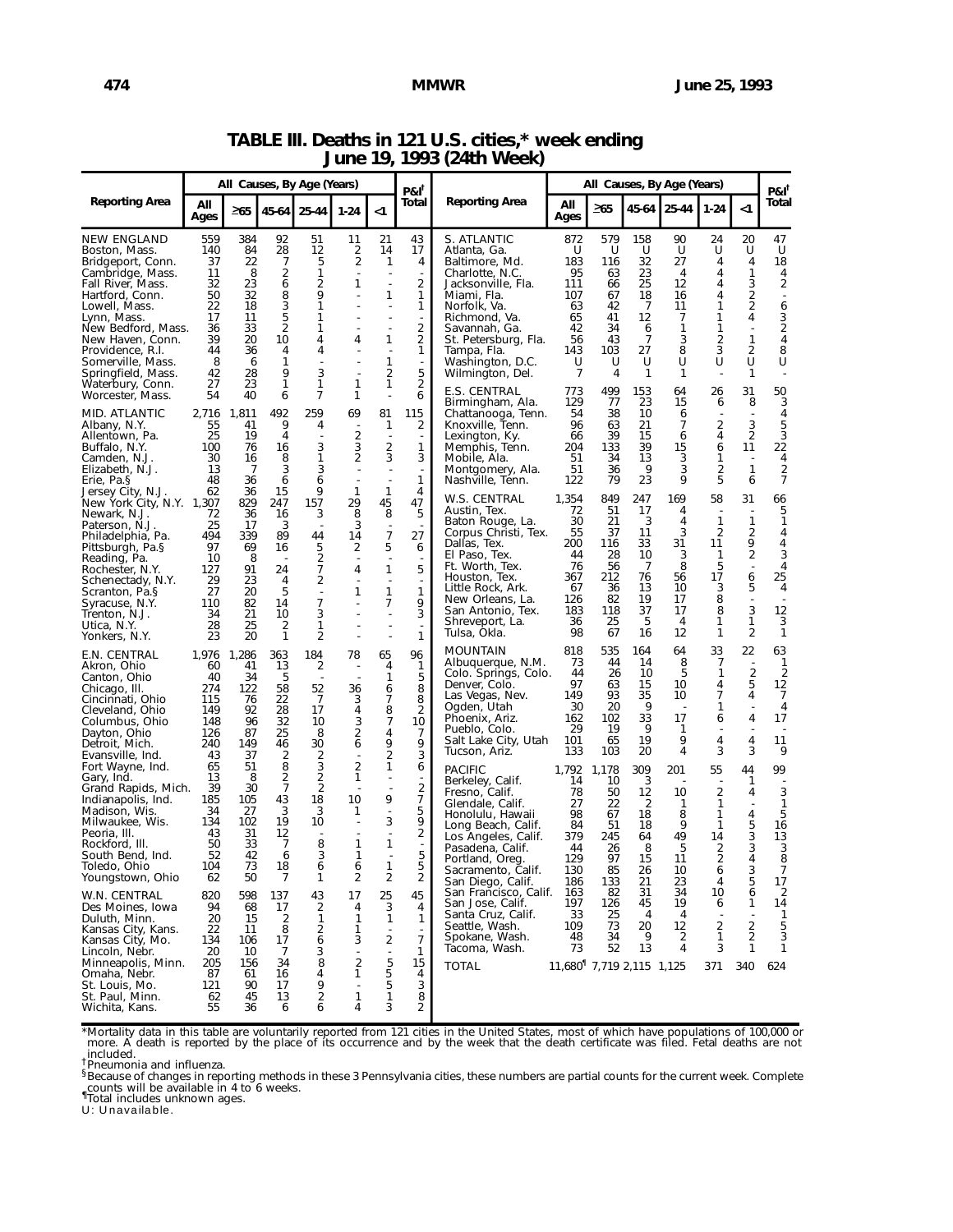In Lisungwe, mortality data were collected by Malawian health surveillance assistants and compiled by Médecins Sans Frontières (MSF)/France, a private voluntary organization. From January through September 1992, the average daily CMR ranged from 1.0 to 3.6 per 10,000 population. For children aged <5 years, the daily death rate peaked in June at 5.0 per 10,000 population. CMRs in Lisungwe were compared with those in Chifunga, a neighboring camp with comparable environmental conditions and a similar surveillance system but that had not received new arrivals during 1992. From January through September, the monthly CMR in Lisungwe was 4.5 times higher than that in Chifunga.

## **Cause-Specific Mortality**

In both Chambuta and Lisungwe, diarrhea (including cholera-associated), dehydration, malnutrition, and measles accounted for 75% of all reported deaths. In both camps, diarrhea-specific death rates were substantial (1.5 and 1.6 per 10,000 per day in Chambuta and Lisungwe, respectively), and coverage rates for household latrines were low: in August 1992, latrines were present in approximately 22% of households in Chambuta and 13% of households in Lisungwe. The daily measles-specific death rate was higher in Chambuta (0.9 per 10,000) than in Lisungwe (0.1 per 10,000).

## **Prevention Effectiveness**

The costs were determined for programs to prevent deaths associated with measles and diarrheal disease in Chambuta and Lisungwe. The cost for measles vaccine provided by UNICEF and administered using disposable syringes was 30¢ U.S. per 0.5-cc dose delivered (2 ). Assuming that 8170 children aged <15 years arrived during January–July 1992\*, the estimated cost of vaccinating all eligible children in Chambuta (new arrivals aged 6 months–15 years and children reaching the age of 6 months while in the camp) during January–September 1992 would have been \$2451, plus \$708 for the cost of two full-time health workers to administer vaccine. During June and July, measles caused 113 deaths in this largely unvaccinated population.† Assuming a vaccination rate of 90% and a two-dose schedule for children aged <9 months (resulting in a vaccine efficacy of 85%), the cost of averting 86 of the 113 measles deaths would have been approximately \$37 per death.

The presence of a latrine in the residential setting reduces diarrhea-associated morbidity and mortality by approximately 36% (3 ). In Malawian camps, the cost of an installed latrine, using refugee-donated labor, is \$8. Thus, the cost of providing a latrine to each household in Lisungwe from January through August would have been \$54,309 and would have averted 54 deaths<sup>§</sup> and 1408 (36%) of 3911 reported episodes, an investment of approximately \$1004 for each death averted and \$38 for each diarrheal episode averted. Assuming that the CMR remained constant through 1992 (based on the mean January–August CMR), then declined to 0.5 per 10,000 per day

<sup>\*</sup>There were approximately 19,000 new arrivals during this period. Based on the demographics of a neighboring camp (Tongo Garra) for which information was available, an estimated 43%

of the population would be <15 years of age on arrival and >6 months of age by July 1992. †The measles-specific death rate during July 25–August 13, 1992, was 0.9 per 10,000 per day, equivalent to 2.7 per 1000 per month. The mean camp population was assumed to be 19,000 in June and 23,000 in July, based on camp administrative data.

<sup>§</sup>Based on estimated mid-month populations and reported CMRs. Based on June data, it was assumed that 45% of all deaths were from some form of diarrheal disease. None of the malnutrition-associated deaths were assumed to be preventable through sanitation. Of the estimated 7803 families in Lisungwe at the end of August, 6789 (87%) did not have a latrine.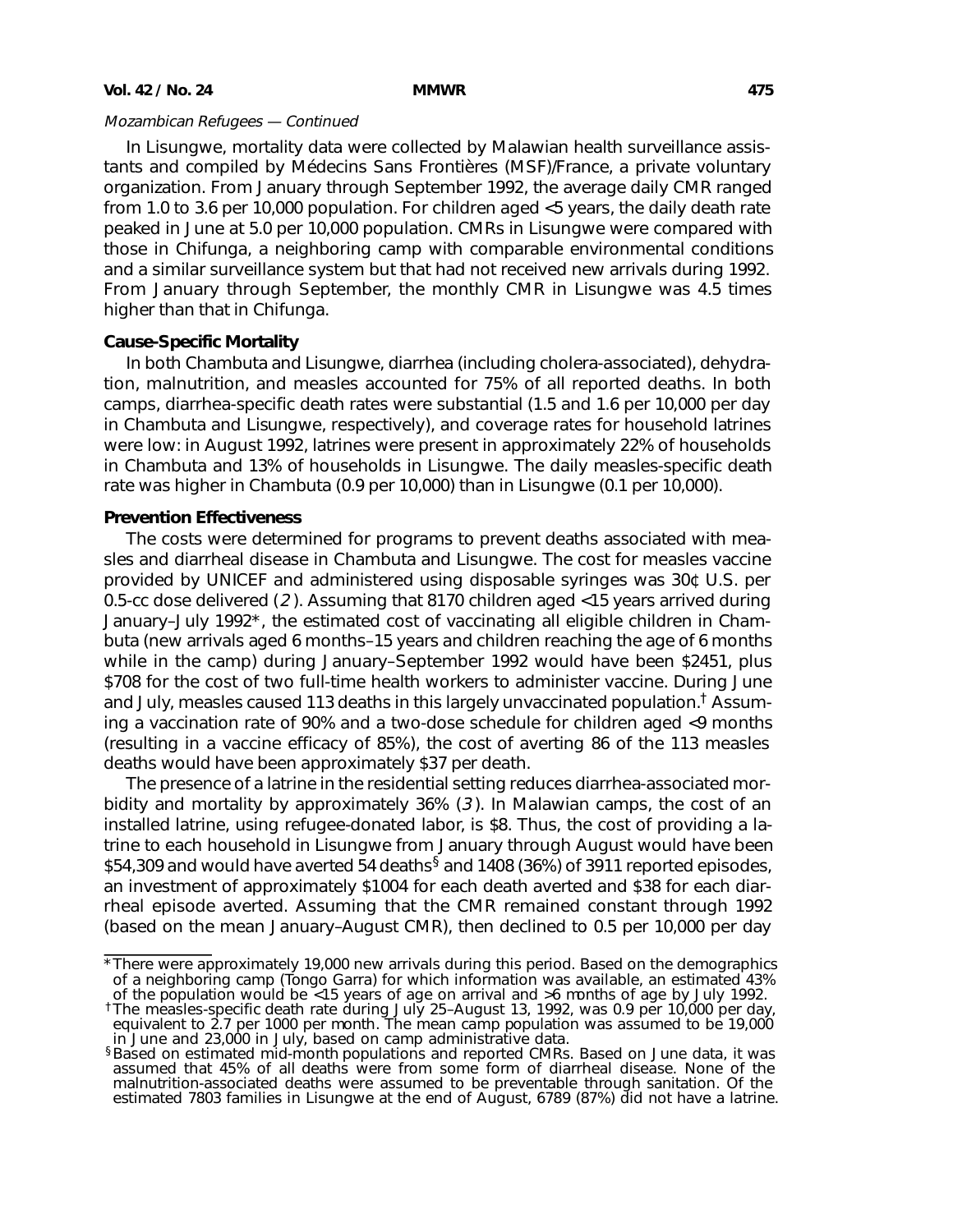and that the fraction of deaths attributable to diarrhea remained constant over time, the cost per death averted would be \$85 over the 5-year expected duration of the latrine¶. This analysis does not consider the other social and health-related benefits associated with latrine availability  $(3,4)$ .

In both Zimbabwe and Malawi, the severe drought diminished food supplies available for established resident populations and strained medical and social programs for citizens of both countries. Because of the problems these conditions posed for the Malawian and Zimbabwean governments and for international and nongovernmental relief organizations, recommended measures included 1) accelerating efforts to ensure that every child aged 6 months–15 years is vaccinated against measles on arrival in a camp; 2) increasing resources for family latrine construction; and 3) providing refugees in reception centers with adequate soap, water, buckets, latrines, and shelter.

Reported by: Office of the United Nations High Commissioner for Refugees; Regional Medical Office, Ministry of Health; Médecins Sans Frontières, Blantyre, Malawi. Office of the United Nations High Commissioner for Refugees; Ministry of Health, Harare, Zimbabwe. Bur for Refugee Programs, Washington, DC. Technical Support Div, International Health Program Office, CDC.

**Editorial Note:** In Africa, an estimated 5 million refugees have fled war and civil conflict in their homelands. In addition, more than 10 million persons are "internally displaced" in countries such as Liberia, Mozambique, Somalia, and Sudan. The high death rates and the major causes of death among refugees newly arrived from Mozambique are consistent with rates reported for other refugee populations in Africa during the early phase of displacement (5 ).

Diarrheal diseases and measles are particular health risks for refugee populations in Africa. Enteric pathogens may be spread in refugee camps because of exposure to human excrement resulting from insufficient availability of latrines, water supplies, and other sanitation resources (i.e, buckets and soap). In addition, the crowded conditions of refugee camps may promote the transmission of measles and other contagious diseases (6 ).

The prompt and complete vaccination of susceptible children against measles may be difficult in the setting of massive influxes of new refugees. For example, in Chambuta, many new arrivals may not have been screened or vaccinated because camp health staff were often overwhelmed by such influxes and could not arrange for vaccination coverage. In Lisungwe, most new arrivals aged 6 months–12 years were vaccinated against measles, but deaths may have occurred among persons who had been infected in Mozambique and had entered the camp while already incubating measles.

Cost estimates in this report indicate that targeting prevention efforts to refugee populations can be highly cost effective. In the camps in Malawi and Zimbabwe, the estimated cost per death averted was 10–100 times less than World Bank estimates for averting measles and diarrhea-associated deaths through country-wide programs (7 ). To ensure that cost-effective services can be readily provided, even during fluctuating and acute emergencies, refugee health programs should incorporate detailed contin-

<sup>¶</sup>This assumes that 1) the mean January–September CMR of 0.7 per 10,000 per day continued through the end of 1992; and 2) the 45,000 refugees who had arrived through August (and who were provided with latrines) had a constant CMR of 0.5 per 10,000 per day during the years 1993–1996, based on the CMR reported in the nearby stableChifunga camp during 1992<br>and among nonrefugee Mozambicans in 1989 (1 ).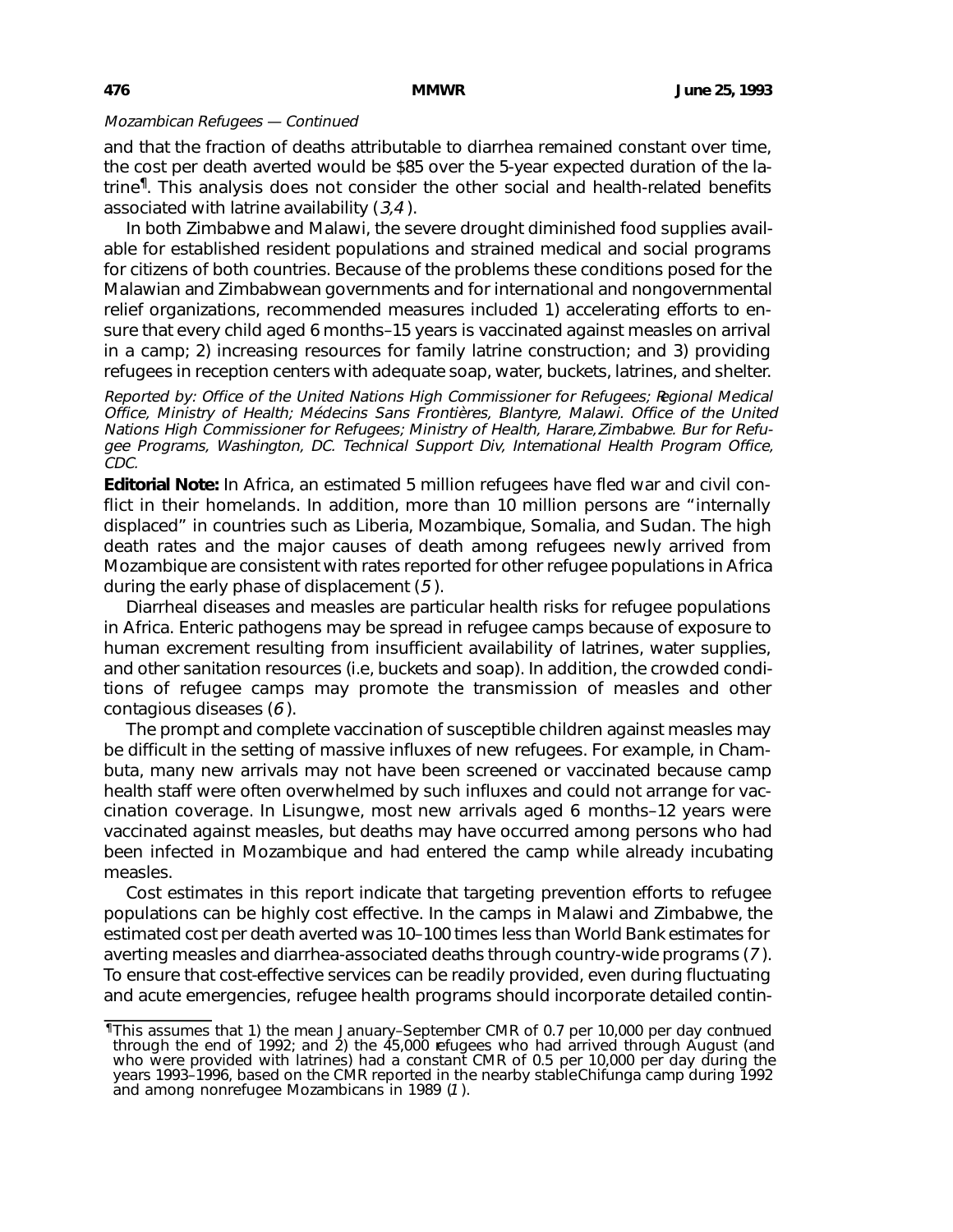<span id="page-12-0"></span>gency plans and emphasize the importance of basic preventive services, such as those described in this report (i.e., vaccination programs and latrine construction).

### References

- 1. United Nations Children's Fund. The state of the world's children, 1991. New York: United Nations Children's Fund, 1991.
- 2. World Health Organization. Selection of injection equipment for the EPI. Geneva: World Health Organization, 1986; publication no. WHO/UNICEF/EPI.TS/86.2.
- 3. Esrey SA, Potash JB, Roberts LF, Shiff C. Water supply and sanitation: health effects on ascariasis, diarrhoea, Guinea worm, hookworm, schistosomiasis, and trachoma. Bull World Health Organ 1991;69:609–21.
- 4. Okun DA. The value of water supply and sanitation in development: an assessment. Am J Public Health 1988;78:1463–6.
- 5. CDC. Famine-affected, refugee, and displaced populations: recommendations for public health issues. MMWR 1992;41(no. RR-13).
- 6. Toole MJ, Steketee RW, Waldman RJ, Nieburg P. Measles prevention and control in emergency settings. Bull WHO 1989;67:381–8.
- 7. Jamison DT. Disease control priorities in developing countries: an overview. Washington, DC: The World Bank, 1993.

## Emerging Infectious Diseases

## **Update: Outbreak of Hantavirus Infection — Southwestern United States, 1993**

Since May 1993, the New Mexico Department of Health, the Arizona Department of Health, the Colorado Department of Health, the Utah Department of Health, the Indian Health Service, and CDC, with the assistance of the Navajo Nation Division of Health, have been investigating an outbreak of illness associated with hantavirus infection  $(1,2)$ . This report updates information regarding the relation between illness and infection with a previously unrecognized hantavirus.

Through June 21, laboratory evidence of hantavirus infection had been confirmed in 12 patients meeting the case definition  $(2)$ ; of these, nine (75%) persons have died. Of the 12 cases, nine occurred in New Mexico, two in Arizona, and one in Colorado. Ten (83%) cases occurred in persons aged 20–40 years. Similar illnesses in an additional 20 persons, eight of whom died, are being investigated for possible hantavirus infection. As of June 21, cases of acute illness associated with hantavirus infection had been documented only in persons residing in Arizona, Colorado, and New Mexico.

The laboratory evidence of hantavirus infection in the 12 case-patients includes demonstration of antibody to hantavirus antigens (eight case-patients), immunohistochemical evidence of hantavirus antigen in autopsy specimens (five case-patients), and amplification of hantavirus-specific RNA sequences by polymerase chain reaction (PCR) performed on RNA extracted from autopsy specimens (three case-patients). Hantavirus-related antigens were immunohistochemically detected in formalin-fixed lung and kidney tissue using a monoclonal antibody that cross-reacts with conserved hantavirus nucleoprotein epitopes (3 ). Immunostaining did not occur when a battery of other hantavirus-specific monoclonal and polyclonal antibodies was used for case-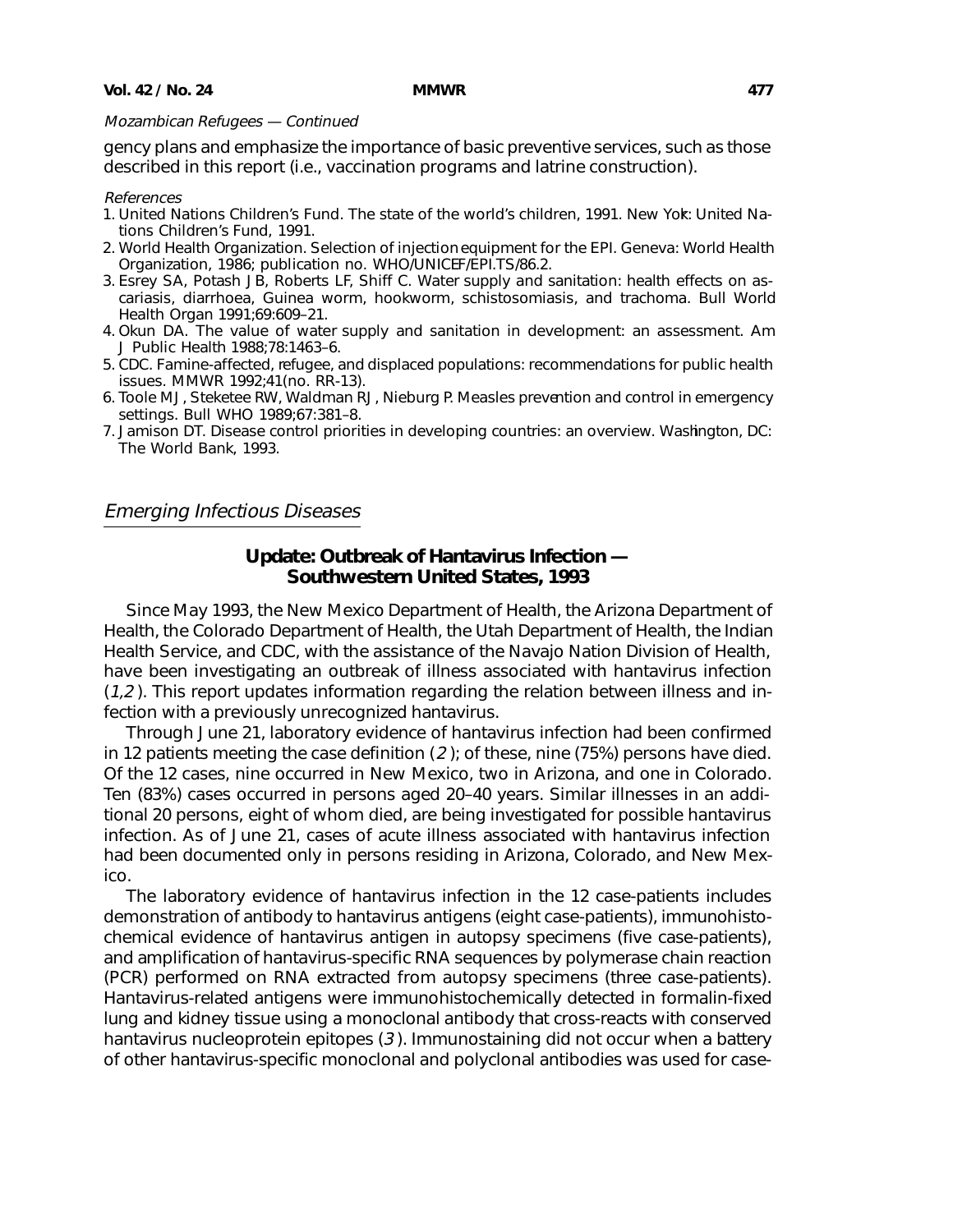### Hantavirus Infection — Continued

patients. Immunostaining did not occur with any of the monoclonal antibodies for tissue from seven persons who died from other illnesses.

Since June 6, 191 animals of 12 species have been collected from peridomestic settings in areas where cases have occurred and tested for evidence of hantavirus antibodies at CDC. Hantavirus antibodies were present in 32 (30%) of 107 deer mice (Peromyscus maniculatus ), one (9%) of 11 piñon mice (P. truei ), and one (2%) of 48 chipmunks (Eutamias dorsalis ).

Hantavirus sequences from nine (75%) of 12 antibody-positive Peromyscus rodents have been amplified using PCR. Nucleotide sequence analysis of amplified DNA products from three PCR-positive humans and six PCR-positive Peromyscus rodents are closely related and provide a direct genetic link between the hantavirus sequence in the rodents and in the human case-patients.

Reported by: F Koster, MD, H Levy, MD, G Mertz, MD, A Cushing, MD, S Young, PhD, K Foucar, MD, J McLaughlin, PhD, B Bryt, MD, Univ of New Mexico School of Medicine, T Merlin, MD, Lovelace Medical Center, Albuquerque; R Zumwalt, MD, P McFeeley, MD, K Nolte, MD, New Mexico Office of the Medical Investigator; MJ Burkhardt, MPH, Secretary of Health, N Kalishman, MD, M Gallaher, MD, R Voorhees, MD, M Samuel, DrPH, M Tanuz, G Simpson, MD, L Hughes, PhD, E Umland, MD, G Oty, MS, L Nims, MS, CM Sewell, DrPH, State Epidemiologist, New Mexico Dept of Health. R Levinson, MD, F Yerger, MD, B Allan, MD, Scottsdale; P Rubin, Phoenix; L Sands, DO, K Komatsu, MPH, C Kioski, MPH, K Fleming, MA, J Doll, PhD, C Levy, MS, TM Fink, P Murphy, B England, MD, M Smolinski, MD, B Erickson, PhD, W Slanta, G Gellert, MD, State Epidemiologist, Arizona Dept of Health Svcs. P Shillam, MSPH, RE Hoffman, MD, State Epidemiologist, Colorado Dept of Health. S Lanser, MPH, CR Nichols, MPA, State Epidemiologist, Utah Dept of Health. L Hubbard-Pourier, MPH, Div of Health, Navajo Nation, Window Rock, Arizona. J Cheek, MD, A Craig, MD, R Haskins, MPH, B Muneta, MD, B Tempest, MD, M Carroll, MD, LA Shands, MPH, JP Sarisky, MPH, RE Turner, L White, P Bohan, MS, Indian Health Svc. Div of Field Epidemiology, Epidemiology Program Office; National Center for Environmental Health; Div of Bacterial and Mycotic Diseases, Div of Vector-Borne Infectious Diseases, Scientific Resources Program, and Div of Viral and Rickettsial Diseases, National Center for Infectious Diseases, CDC.

**Editorial Note:** The patterns of cross-reactivity in the human convalescent and rodent serum specimens, the pattern of immunohistochemical reactivity, and the clinical syndrome in which adult respiratory distress syndrome is a prominent feature of the disease (1,2 ) suggest that a previously unrecognized hantavirus is responsible for this outbreak. Additional studies of sequences from the viral genome and studies of the virus, once it is isolated, will be necessary for further characterization of the agent.

The high prevalence of hantavirus antibodies in the deer mice and the similarity of PCR products in the deer mice and human case-patients suggest that this species may be involved in hantavirus transmission to humans. Studies of other rodent species have been initiated. P. maniculatus is distributed in all parts of the United States, except in the Southeast (4 ). Although serologic evidence of hantavirus infection was detected during 1985 in 11 (5%) of 218 P. maniculatus rodents collected from California, Colorado, and New Mexico (5 ), additional studies are needed to determine the current distribution of hantavirus infection in Peromyscus species in the United States.

Previously described transmission of hantavirus infection has been associated with exposure to rodent excreta and saliva; evidence thus far suggests rodents also are likely the primary source of infection for the hantavirus associated with this outbreak. Reports concerning previously identified hantaviruses have not documented personto-person transmission of these viruses, nor has there been evidence of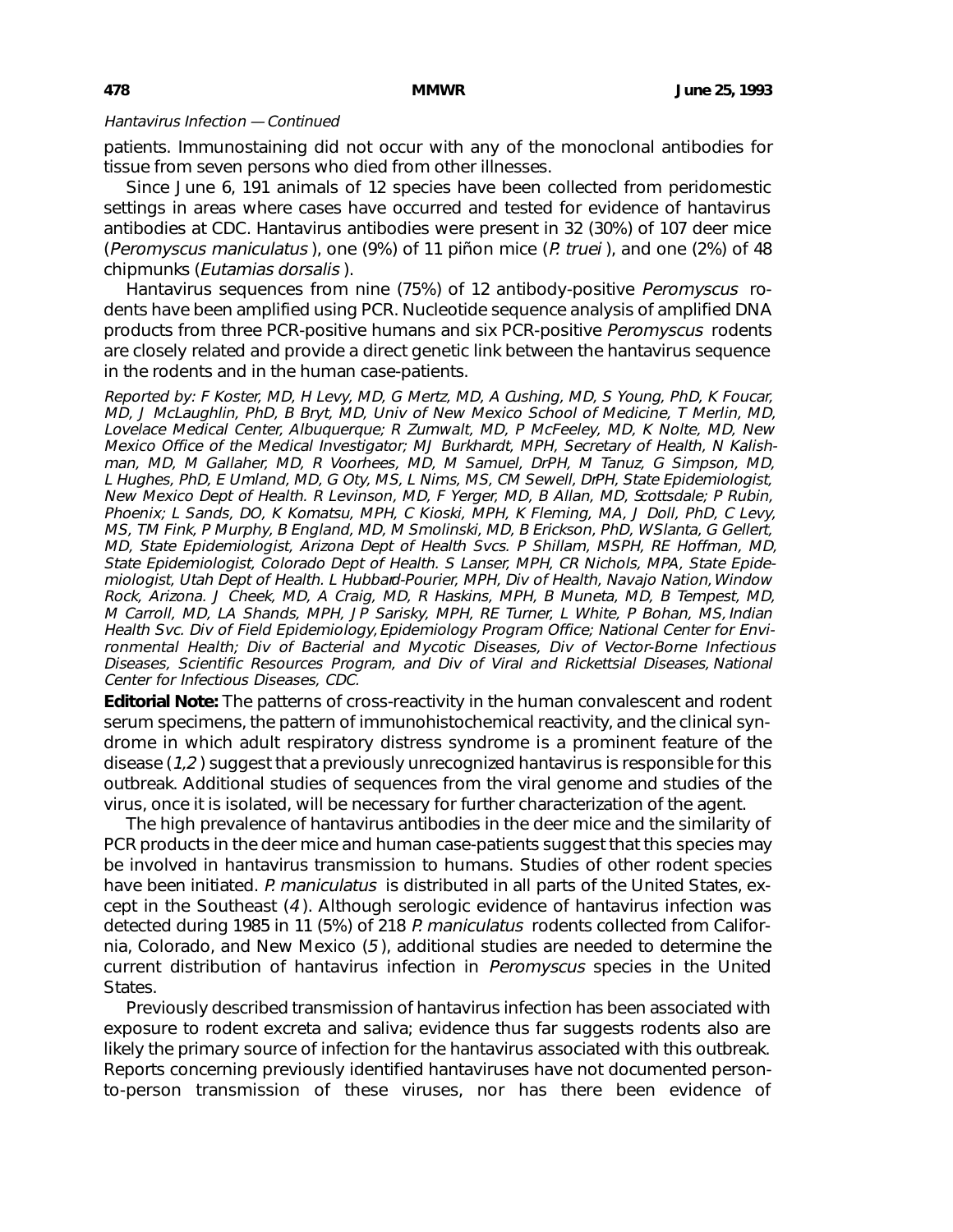# <span id="page-14-0"></span>Hantavirus Infection — Continued

person-to-person transmission in the current outbreak. Nonetheless, an investigation of contacts of case-patients, including health-care workers, has been initiated along with other studies of risk factors for infection in this outbreak.

The findings implicating a hantavirus in this outbreak and knowledge regarding modes of hantavirus transmission support the previous recommendation that restriction of travel to areas affected by this outbreak is not considered necessary. However, activities that may disrupt rodent burrows or result in contact with rodents or aerosolization of rodent excreta should be avoided (1 ).

## References

- 1. CDC. Outbreak of acute illness—Southwestern United States, 1993. MMWR 1993;42:421–4.
- 2. CDC. Update: outbreak of hantavirus Infection—Southwestern United States, 1993. MMWR 1993;42:441–3.
- 3. Ruo S, Sanchez AS, Elliot LH, et al. Monoclonal antibodies to three strains of hantaviruses: Hantaan, R22, and Puumula. Arch Virol 1991;119:1–11.
- 4. Hall RE. Peromyscus maniculatus. In: Mammals of North America. 2nd ed. New York: Wiley, 1981:670—83.
- 5. Tsai TF, Bauer SP, Sasso DR, et al. Serological and virological evidence of a Hantaan virusrelated enzootic in the United States. J Infect Dis 1985;152:126–36.

# Notice to Readers

# **Availability of Streptomycin and Para-Aminosalicylic Acid — United States**

Since April 1992, CDC has distributed streptomycin to more than 1000 patients with active tuberculosis under an Investigational New Drug (IND) agreement until licensed, domestic production of streptomycin could be reestablished in the United States. In April 1993, the Food and Drug Administration issued a license allowing Pfizer Inc. to produce and distribute streptomycin. Beginning July 6, 1993, CDC will no longer accept new requests from clinicians to place their patients on streptomycin. Such requests should be directed to Richard Vastola, Roerig Streptomycin Program, Pfizer Pharmaceuticals, Inc., 235 E. 42nd Street, New York, NY 10017; telephone (800) 254- 4445. CDC will continue to resupply any patients enrolled in the IND protocol before July 6, 1993, until they have completed their course of streptomycin therapy. Until further notice, CDC will continue to supply para-aminosalicylic acid under a separate IND agreement.

Additional information concerning streptomycin or para-aminosalicylic acid is available from CDC's Drug Service, Scientific Resources Program, National Center for Infectious Diseases, telephone (404) 639-3670.